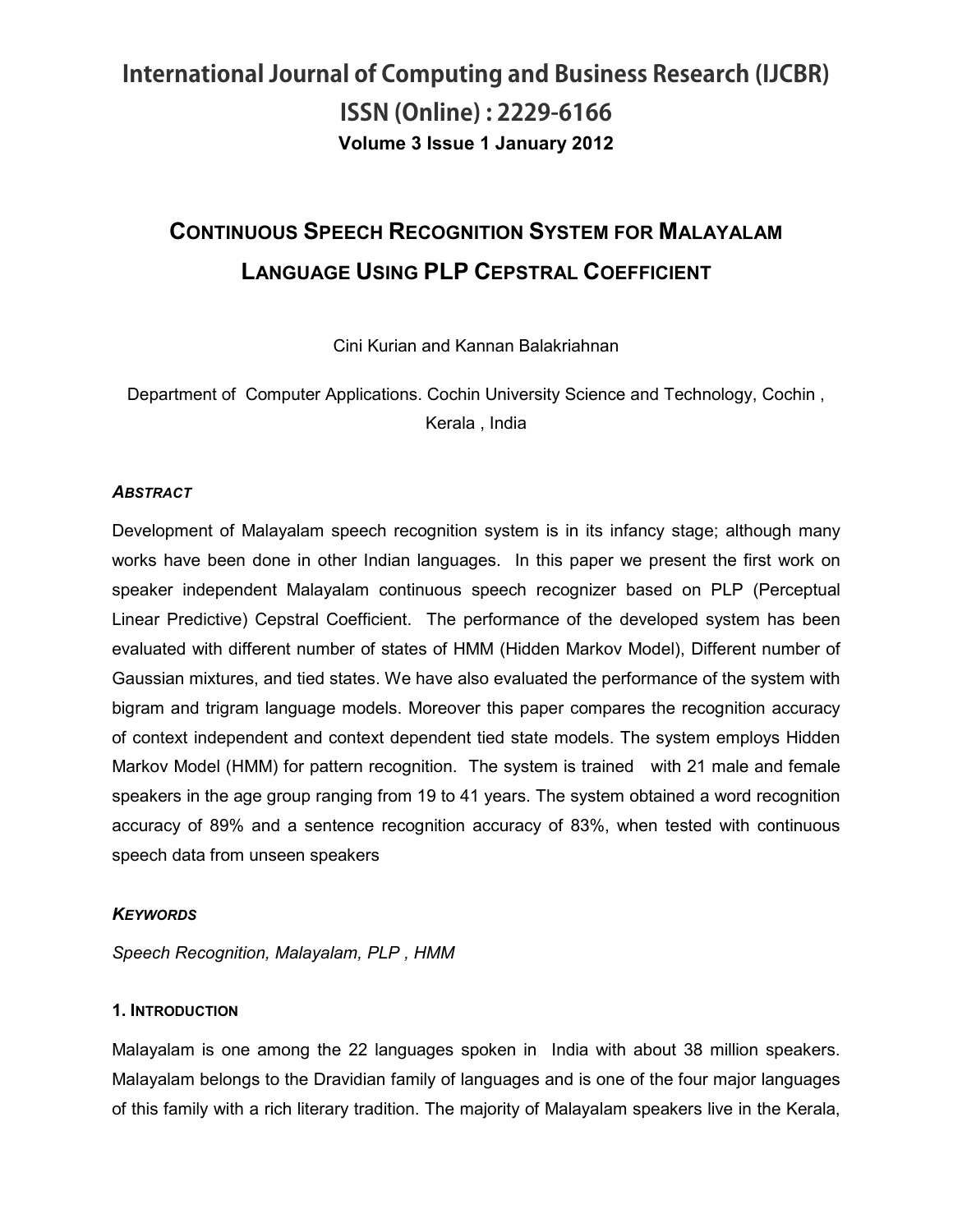one of the southern states of India and in the union territory of Lakshadweep. There are 37 consonants and 16 vowels in the language. It is a syllable based language and written with syllabic alphabet in which all consonants have an inherent vowel /a/. There are different spoken forms in Malayalam although the literary dialect throughout Kerala is almost uniform.[5]

Humans interact with environment in several ways: sight, audio, smell and touch. Humans send out signals or information visually, auditory or through gestures [26]. Because of the increased volume data, human has to depend on machines to get the data processed. Human – computer interaction generally use keyboard and pointing devices. In fact, speech has the potential to be a better interface other than keyboard and pointing devices [16].

Keyboard, a popular medium requires a certain amount of skill for effective usage. Use of mouse also requires good hand-eye coordination. Physically challenged people find it difficult to use computer. It is difficult for partially blind people to read from monitor. Moreover current computer interface assumes a certain level of literacy from the user. It expects the user to have certain level of proficiency in English apart from typing skill. Speech interface helps to resolve these issues. Speech synthesis and speech recognition together form a speech interface. Speech synthesizer converts text into speech. Speech recognizer accepts spoken words in an audio format and converts into text format [19].

Speech interface supports many valuable applications - for example, telephone directory assistance, spoken database querying for novice users, "hands busy" applications in medical line, office dictation devices, automatic voice translation into foreign languages etc. Speech enabled applications in public areas such as railways; airport and tourist information centers might serve customers with answers to their spoken query. Physically handicapped or elderly people might able to access services easily, since keyboard is not required. In Indian scenario, where there are about 1670 dialects of spoken form, it has greater potential. It could be a vital step in bridging the digital divide between non English speaking Indian masses and others. Since there is no standard input in Indian language, it eliminates the key board mapping of different fonts of Indian languages [7].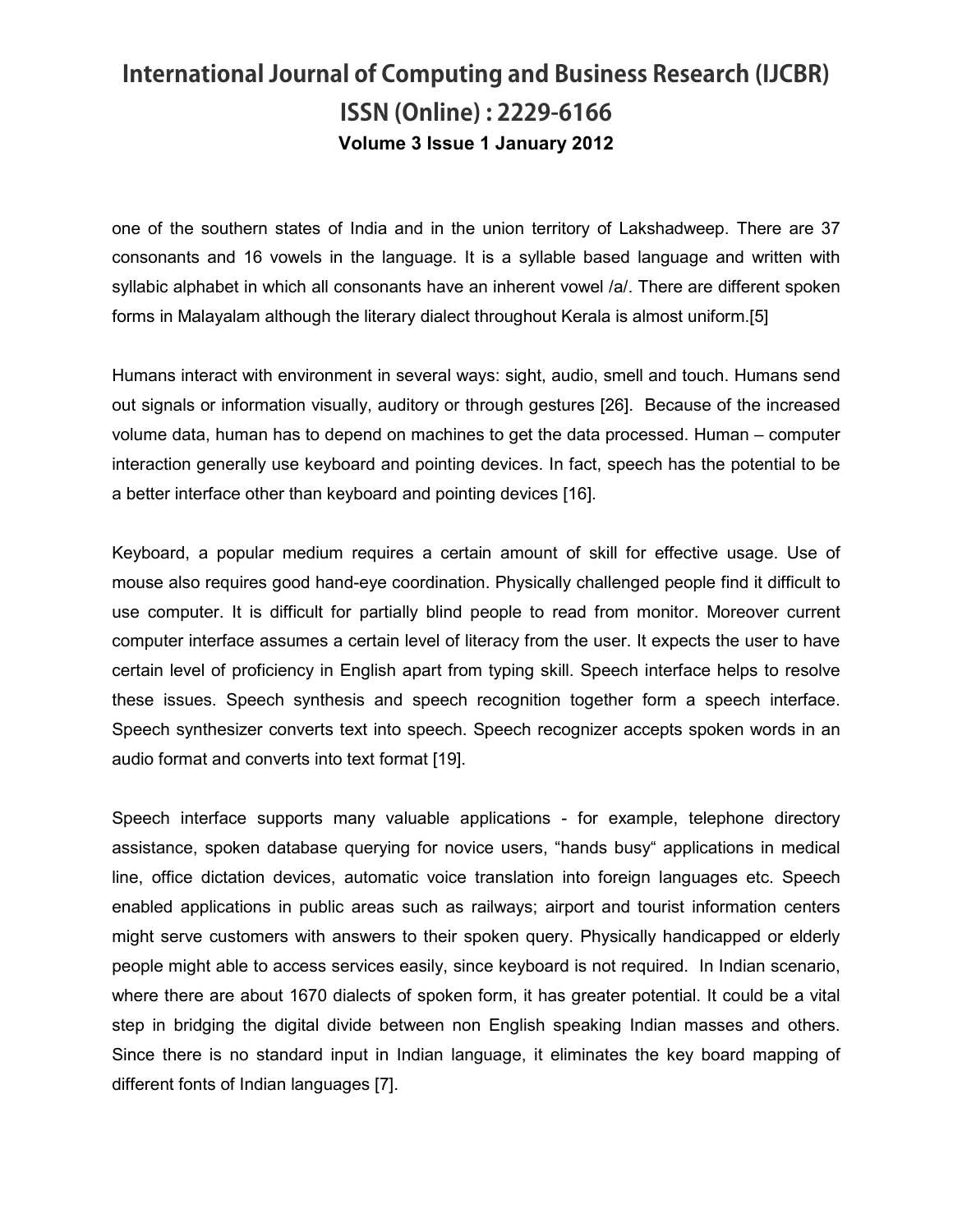ASR is a branch of Artificial Intelligence (AI) and is related with number of fields of knowledge such as acoustics, linguistics, pattern recognition etc [2]. Speech is the most complex signal to deal with since several transformations occurring at semantic, linguistic, acoustic and articulator levels. In addition to the inherent physiological complexity of the human vocal tract, physical production system also varies from one person to another [5, 6]. The utterance of a word found to be different, even when it is produced by the same speaker at different occasions. Apart from the vast inherent difference across different speakers and different dialects, the speech signal is influenced by the transducers used to capture the signal, channels used to transmit the signal and even the environment too can change the signals. The speech also changes with age, sex, and socio economic conditions, the context and the speaking rate. Hence the task of speech recognition is not easy due to many of the above constraints during recognition [17].

Speech recognition systems perform two fundamental operations: Signal modeling and pattern matching. Signal modelling represents process of converting speech signal into a set of parameters. Pattern matching is the task of finding parameter sets from memory which closely matches the parameter set obtained from the input speech signal. A number of methods exist for encoding speech signals, such as Linear Prediction coding (LPC) [10], and Mel-Frequency Cepstrum Coefficients (MFCC) [15] and Perceptual Linear Predictive (PLP) coefficient [14]. PLP technique is more adapted to human hearing, since it uses psycho-acoustic concepts to estimate the auditory spectrum.

In most of the current speech recognition systems, the acoustic component of the recognizer is exclusively based on HMM [10, 12, 14]. The temporal evolution of speech is modelled by the Markov process in which each state is connected by transitions, arranged into a strict hierarchy of phones, words and sentences.

Artificial neural networks (ANN) [3, 18] and support Vector machines (SVM) [2, 10] are other techniques which are being applied to speech recognition problems. In ANN, temporal variation of speech can not be properly represented. SVM, being a binary static classifier, adaptation of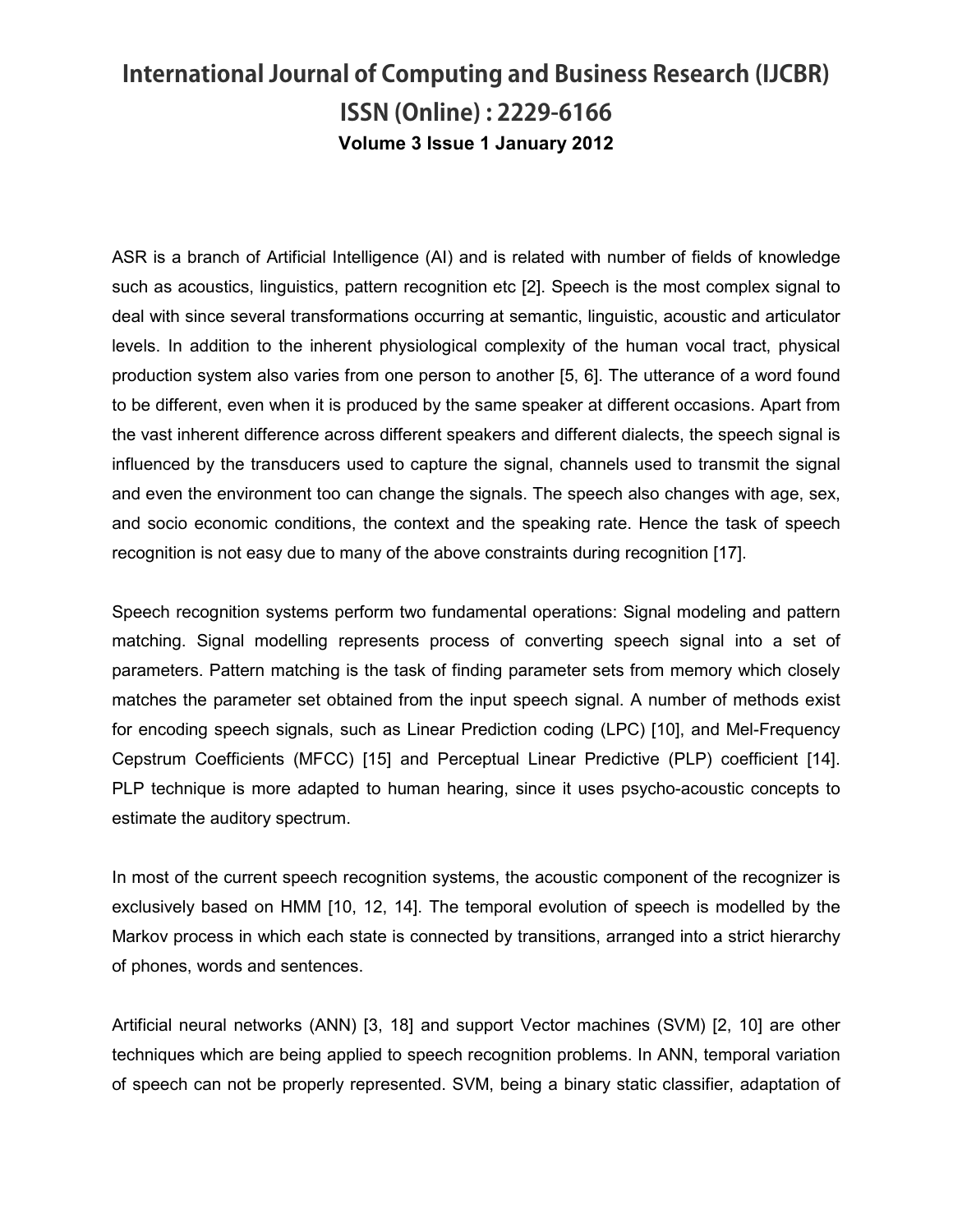the variability of the duration of speech utterance is very complex and confusing. Being a binary classifier, SVM cannot be applied directly to ASR, as ASR faces multi-class issues.

Many research studies have been taken place in various Indian languages during the recent years [20, 21, 23]. However, Malayalam speech recognition is still in its beginning stage and very less work has been reported. A wavelet based word recognizer [18], a number recognition systems [6], and a digit recognizer [5] based on SVM are the reported works in Malayalam.

This paper describes the process of development and the evaluation of a medium vocabulary, speaker independent Automatic Mayalam Speech Recognition (AMSR) system. In Section 2, we describe the methodologies used for this work. In Section 3 a detailed overview of the system development is given, while section 4, introduces training and testing methods used. Finally, Sect. 5 provides a detailed evaluation of the developed AMSR system.

### **2. METHODOLOGIES USED**

Speech recognition systems perform two fundamental operations: Signal modelling and pattern matching. Signal modelling represents process of converting speech signal into a set of parameters. Pattern matching is the task of finding parameter sets from memory which closely matches the parameter set obtained from the input speech signal. Hence the two important methodologies used in this work is PLP Cepstral Coefficient for signal modelling and Hidden Markov model for pattern matching. Section 2.1 highlights the fundamental concepts of PLP Cepstral Coefficnet and in section 2.2 we introduce the theoretical frame work as to how HMM can be applied in speech recognition problems.

### **2.1. PLP Cepstral Coefficient**

The prime concern while designing speech recognition system is how to parameterise the speech signal before its recognition is attempted. An ideal parametric representation should be perceptually meaningful, robustness and capable of capturing change of the spectrum with time.

The Perceptual Linear Prediction (PLP) method proposed by Wheatley and Picone [27],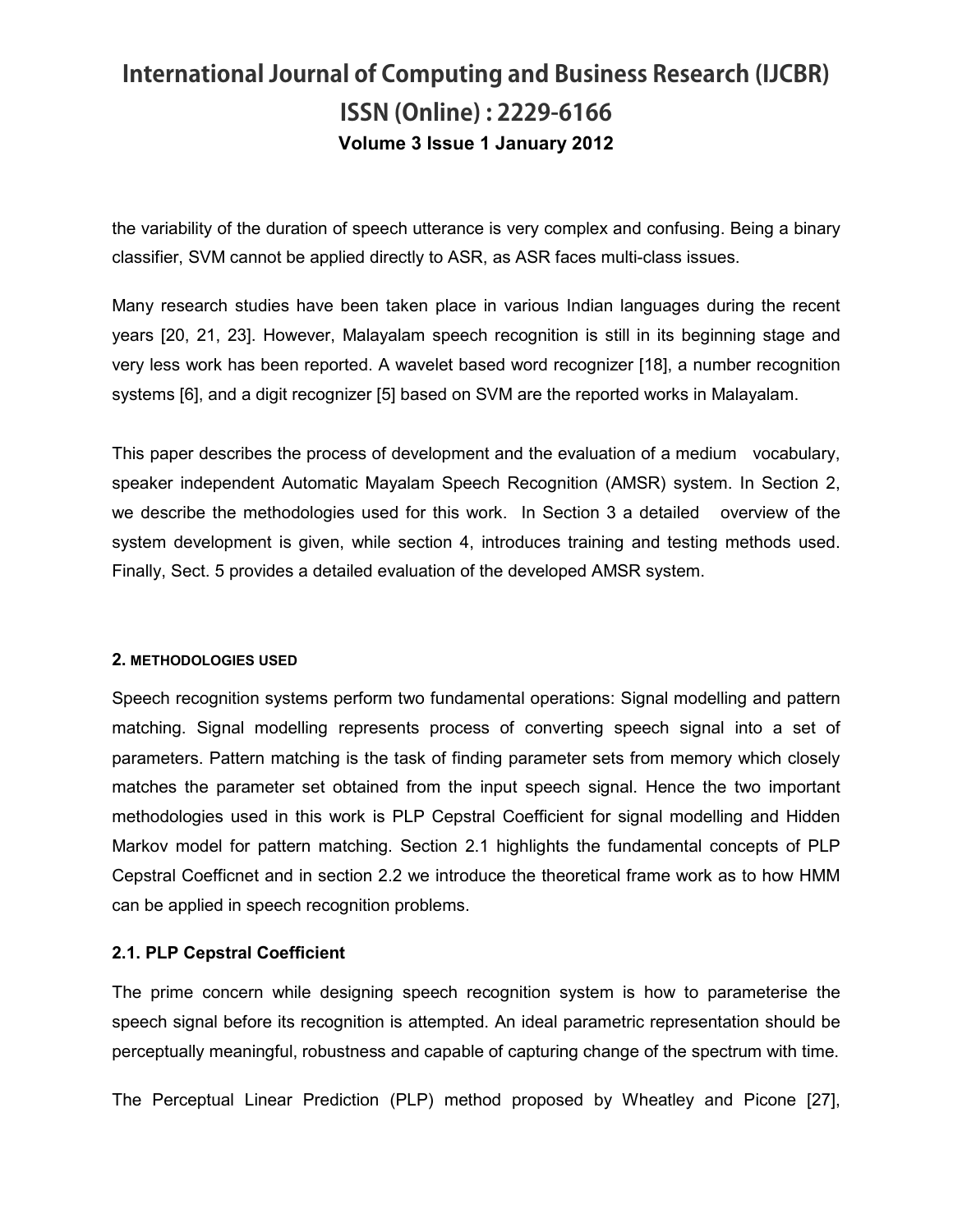converts speech signal in a meaningful perceptual way. It takes advantages of the principal characteristics derived from the psychoacoustic properties of the human hearing. viz; Critical band analysis, Equal loudness pre-emphasis and Intensity loudness conversion. In contrast to pure linear predictive analysis of speech, perceptual linear prediction (PLP) modifies the shortterm spectrum of the speech by several psychophysically based transformations. The different stages of PLP extraction is shown in Fig 1.



Speech signal

Fig.1. Block diagram of PLP extraction

The primary step in any feature extraction process is blocking the frame. Here audio signals which are basically non stationary are cut into fragments are called frames. Then frames are passed through Hamming Window. During spectral analysis, signal is passed though Fourier Transform process and then power spectrum of the signal is computed. The various steps of PLP feature extraction used for this work are depicted below.

### **2.1.1 Critical band integration ( Bark frequency weighing)**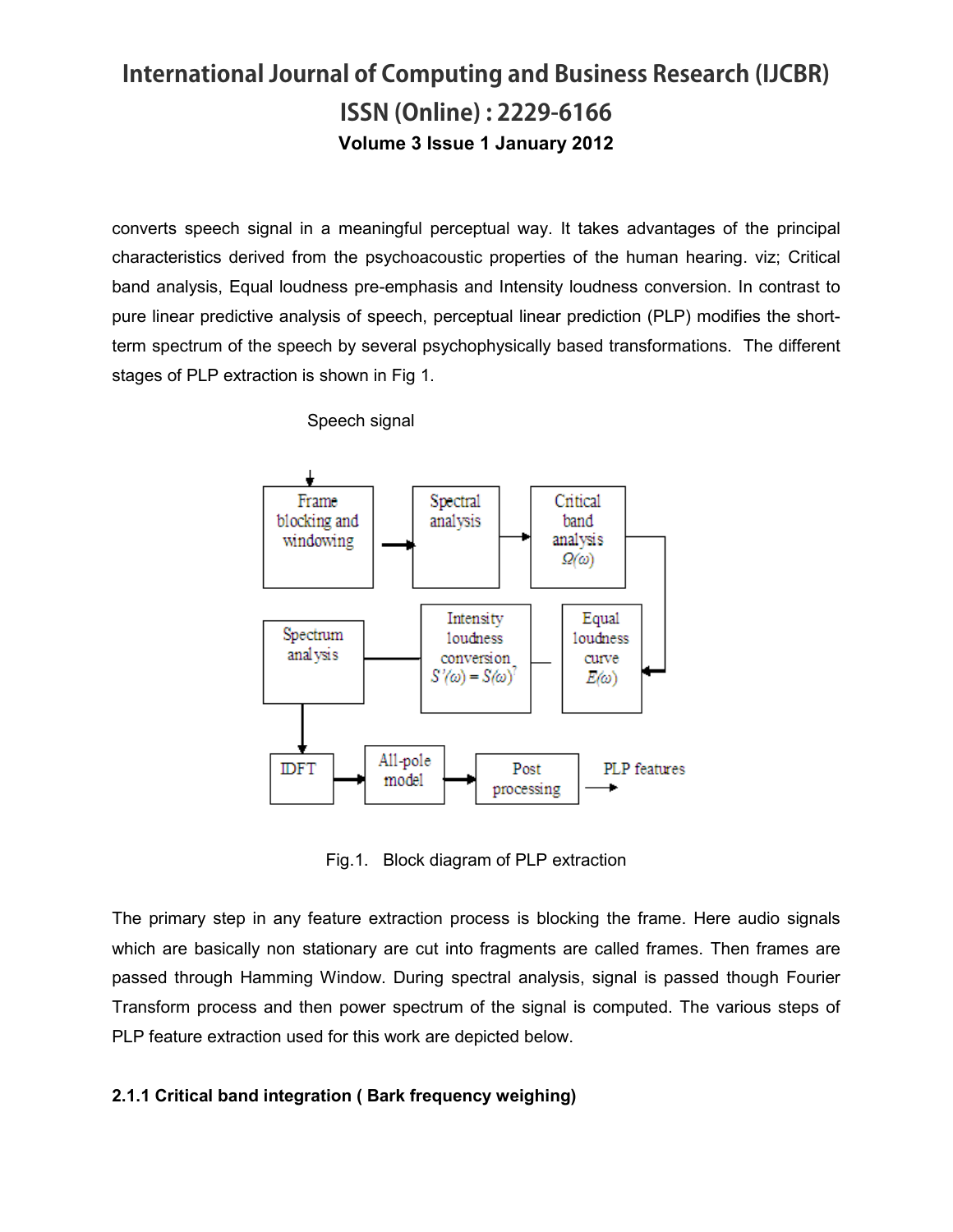Experiments in human perception have shown that frequencies of a complex sound within a certain bandwidth (critical bandwidth) of 10% to 20% frequency cannot be individually identified. If any one of the components of this sound falls outside this band width, it cannot be individually distinguished. Hence a mapping is done from acoustic frequency to a 'perceptual frequency' called bark frequency scale, represented as equation (1)

```
Bark=13atan(0.76f/1000) + 3.5atan(f<sup>2</sup>/7500<sup>2</sup>
                     ) (1)
```
Thus the speech signal is passed through some trapezoidal filters equally spaced in bark scale to produce a critical band spectrum approximation.

### **2.1.2 Equal loudness pre-emphasis**

At conventional speech levels, human hearing is more sensitive to the middle frequency range of the audible spectrum. PLP incorporates the effect of this phenomenon by multiplying the critical band spectrum by an equal loudness curve that suppresses both the low and high frequency regions relative to the midrange from 400 to 1200 Hz. In short different frequency components of speech spectrum are pre-emphasized by an equal -loudness curve, which is an approximation to the unequal sensitivity of human hearing at different frequencies, closer to 40dB level.

### **2.1.3 Intensity loudness conversion (cube-root amplitude compression)**

Cube-root compression of the modified speech spectrum is carried out according to the power law of hearing [25], which simulates the non-linear relation between the intensity of sound and its perceived loudness. Together with the psychophysical equal-loudness pre-emphasis, cuberoot amplitude compression operation reduces spectral amplitude variation of critical-band spectrum

### **2.2. Hidden Markov Model and Statistical Speech Recognition**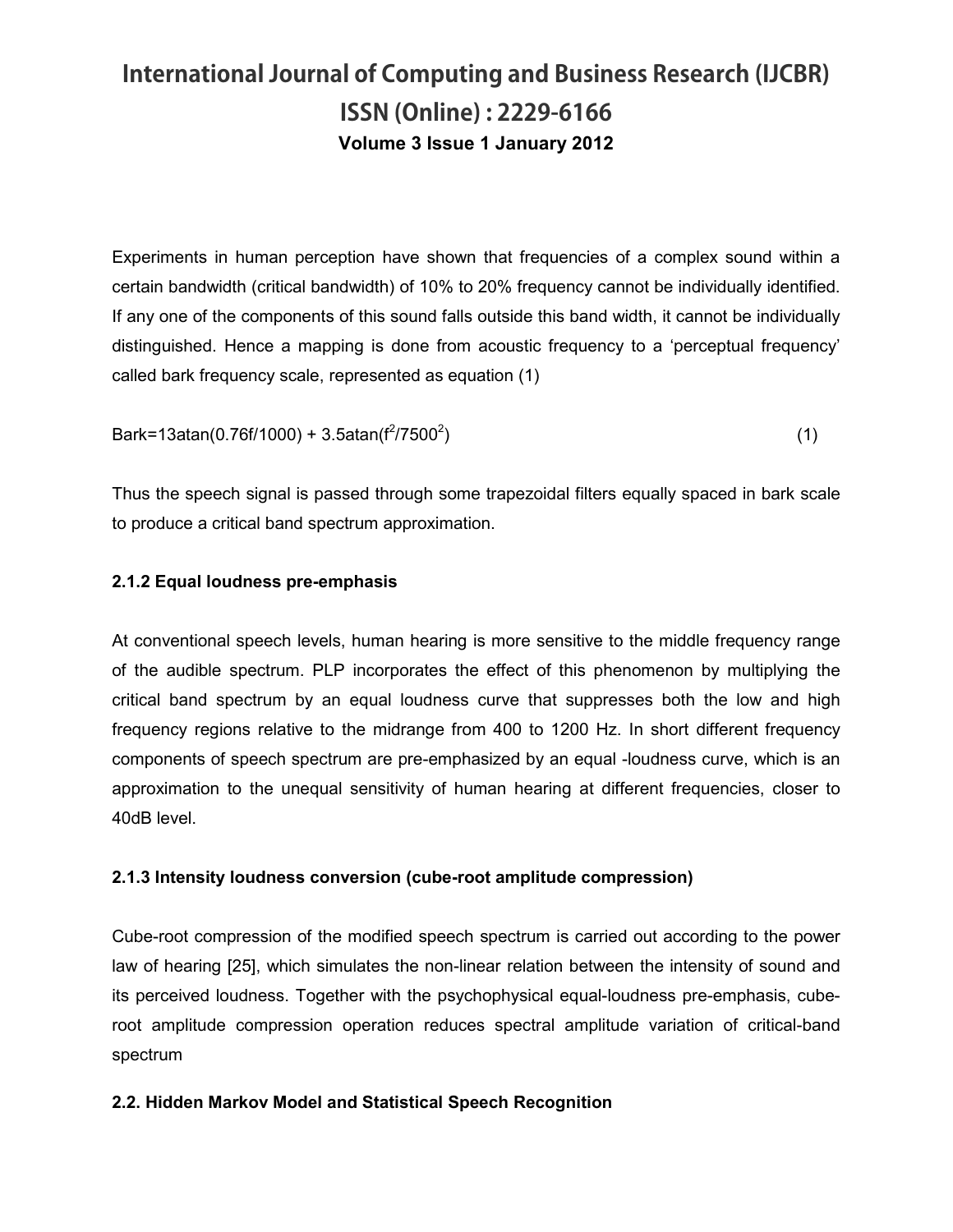Hidden Markov Models are widely used for automatic speech recognition and inherently incorporate the sequential and statistical character of the speech signal. Speech recognition system treats the recognition process as one of the maximum a-posteriori estimation, where the most likely sequence of words is estimated, given the sequence of feature vectors for the speech signal. The speech signal to be recognized is converted by a front-end signal processor into a sequence of acoustic vectors, *Y = y1,y2,y3--.* Assuming that the utterance consists of sequence of words  $W = w1$ , w2, w3 ----wn, the problem here is to determine the most probable word sequence, W, given the sequence of feature vectors for the speech signal. Applying Bays' rule [15] to decompose the required probability

*S =* arg*w*max*P*(*Y* /*O*) =arg*w*max(*P*(*Y*/*W*)*P*(*W*) / *P*(*Y*) *S =* arg*w*max*P*(*Y*/*W*)*P*(*W*) (2)

### *Posterior prior*

The right hand side of equation (2) has two components: i) the probability of the utterance of the word sequence given the acoustic model of the word sequence and ii), and the probability of sequence of words. The first component P*(O/W*), known asthe observation likelihood, which is computed by the acoustic model. The Second component P *(W)* is estimated using the language model*.* The acoustic modeling of this Speech Recognition system is done using HMM. The figure 2 illustrates these concepts. The topology of a basic HMM with five states is shown in figure 3.

Each transition in the state diagram of a HMM has an associated transition probability [17, 24]. These transition probabilities are denoted by matrix A. Here A is defined as  $A = a_{ii}$  where  $aij =$ *P (tt+1 = j │ j = i )* , the probability of being in state j at time *t +1* , given that we were in state *i* at time *t*. It is assumed that *aij'*s are independent of time. Each state is associated with a set of discrete symbols with an observation probability assigned to each symbol, or is associated with the set of continuous observation with a continuous observation probability density. These observation symbol probabilities are denoted by the parameter B. Here B is defined as *B = bj(k),*  where  $b_j(k)$  =  $P(V_k$  at  $t \mid l_t = j$  ) , the probability of observing the symbol  $v_k$  , given that it is in the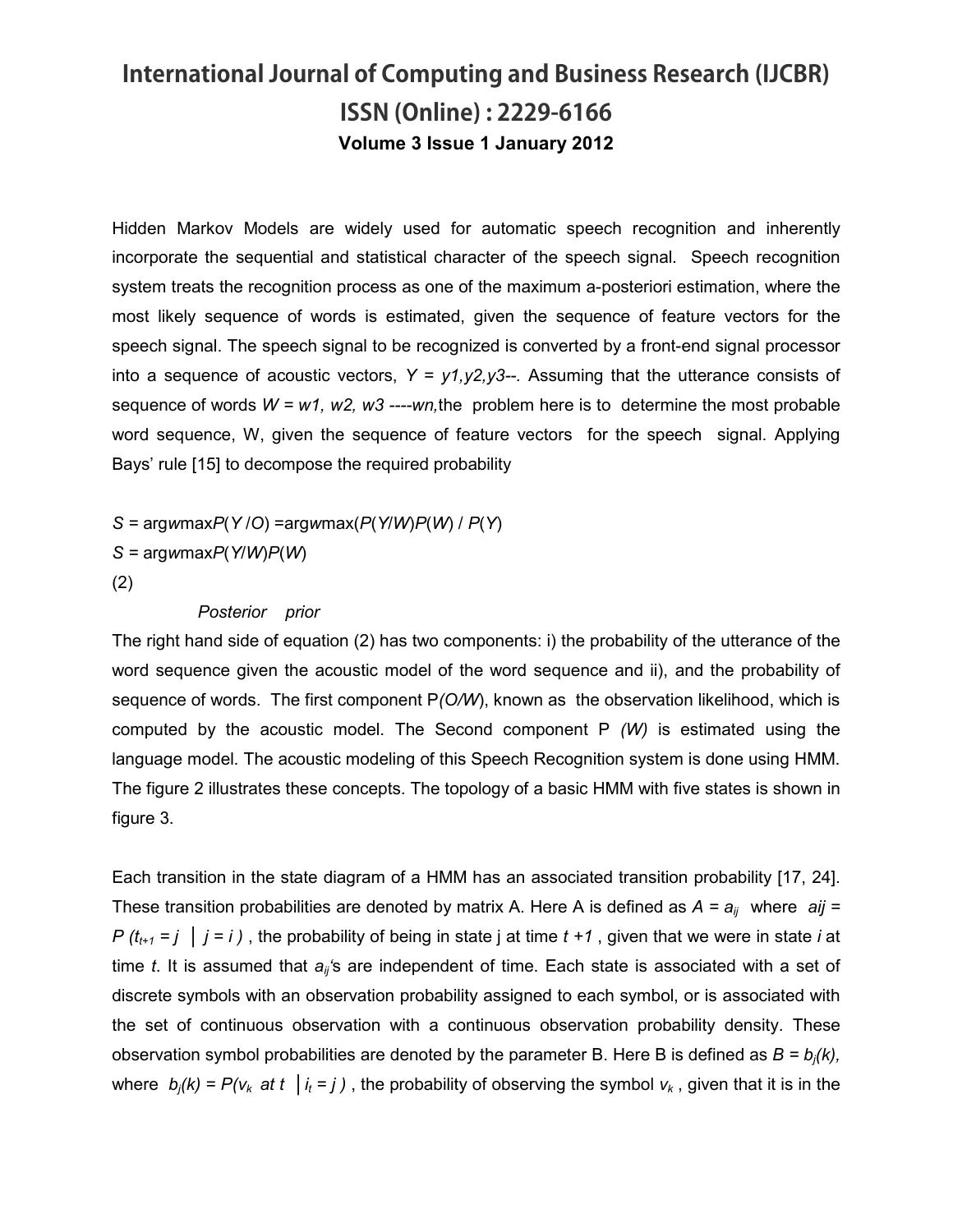state *j*. The initial state probability is denoted by the matrix *π*, where *π* is , defined as *π* = π<sup>i</sup> where *π<sup>i</sup> = P (i<sup>t</sup> = 1* ) , the probability of being in state *t* at *t = 1.* Using the three parameters *A, B*  , and  $\pi$  a HMM can be compactly denoted as  $\lambda = \{A, B, \pi\}$ 

Hence the three fundamental ASR problems can be well addressed with HMM. They are (i) Scoring and evaluation i.e computing the likelihood of an observation sequence, given a particular HMM. This problem occurs during the recognition phase. Here for the given parameter vector sequence (observation sequence), derived from the test speech utterance, the likelihood value of each HMM is computed using forward algorithm. The symbol associated with the HMM, for which the likelihood is maximum, is identified as the recognized symbol corresponding to the input speech utterance. Problem (ii) is associated with training of the HMM for the given speech unit. Several examples of the same speech segments with different phonetic contexts are taken, and the parameters of HMM, λ, have been interactively refined for maximum likelihood estimation, using the Baum-Wetch algorithm [13]. Problem (iii) is associated with decoding or hidden state determination, where the best HMM state is decided.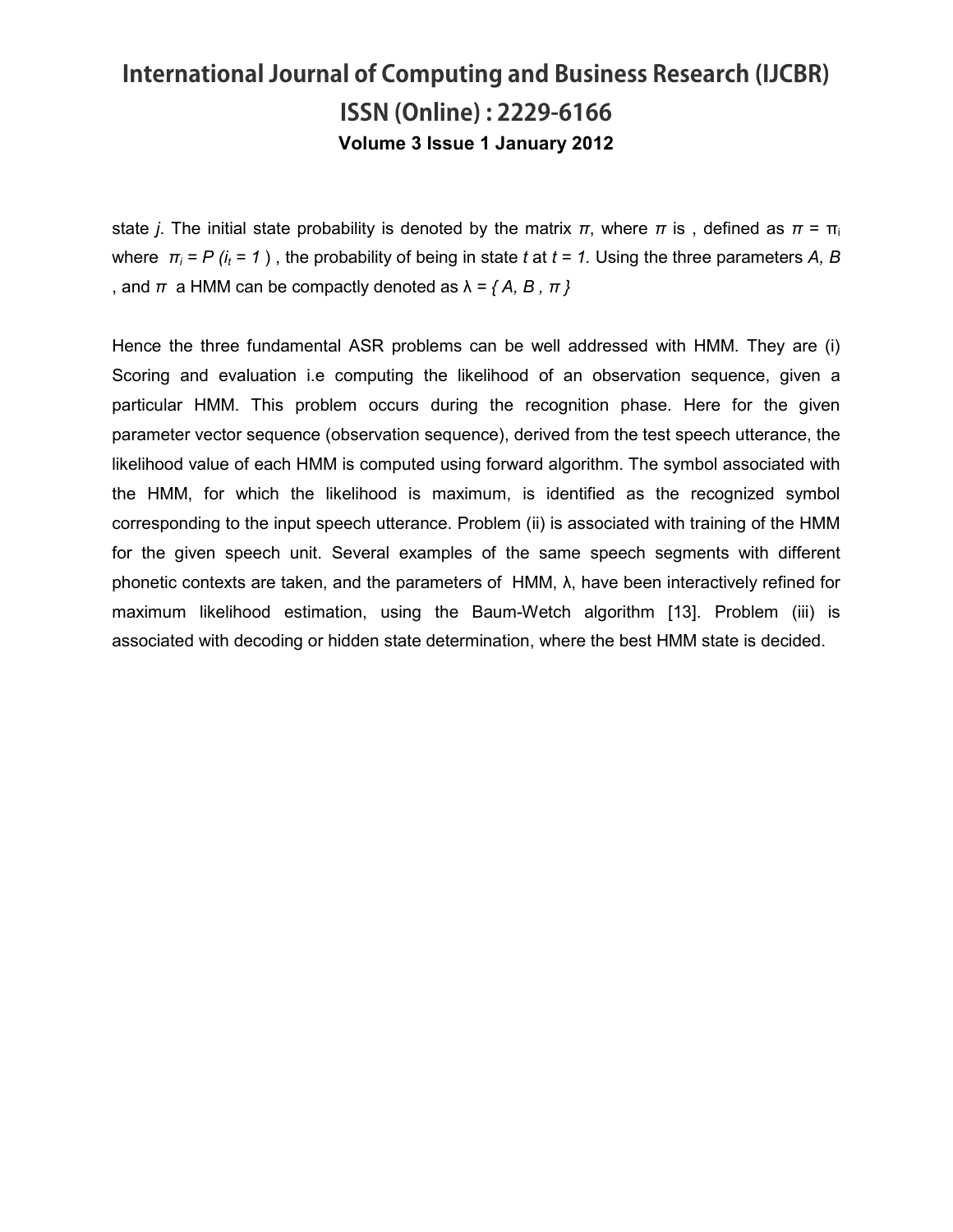## **International Journal of Computing and Business Research (IJCBR)**

**ISSN (Online) : 2229-6166**

**Volume 3 Issue 1 January 2012** 



Fig. 2: Acoustic and Language Models for a speech recognition system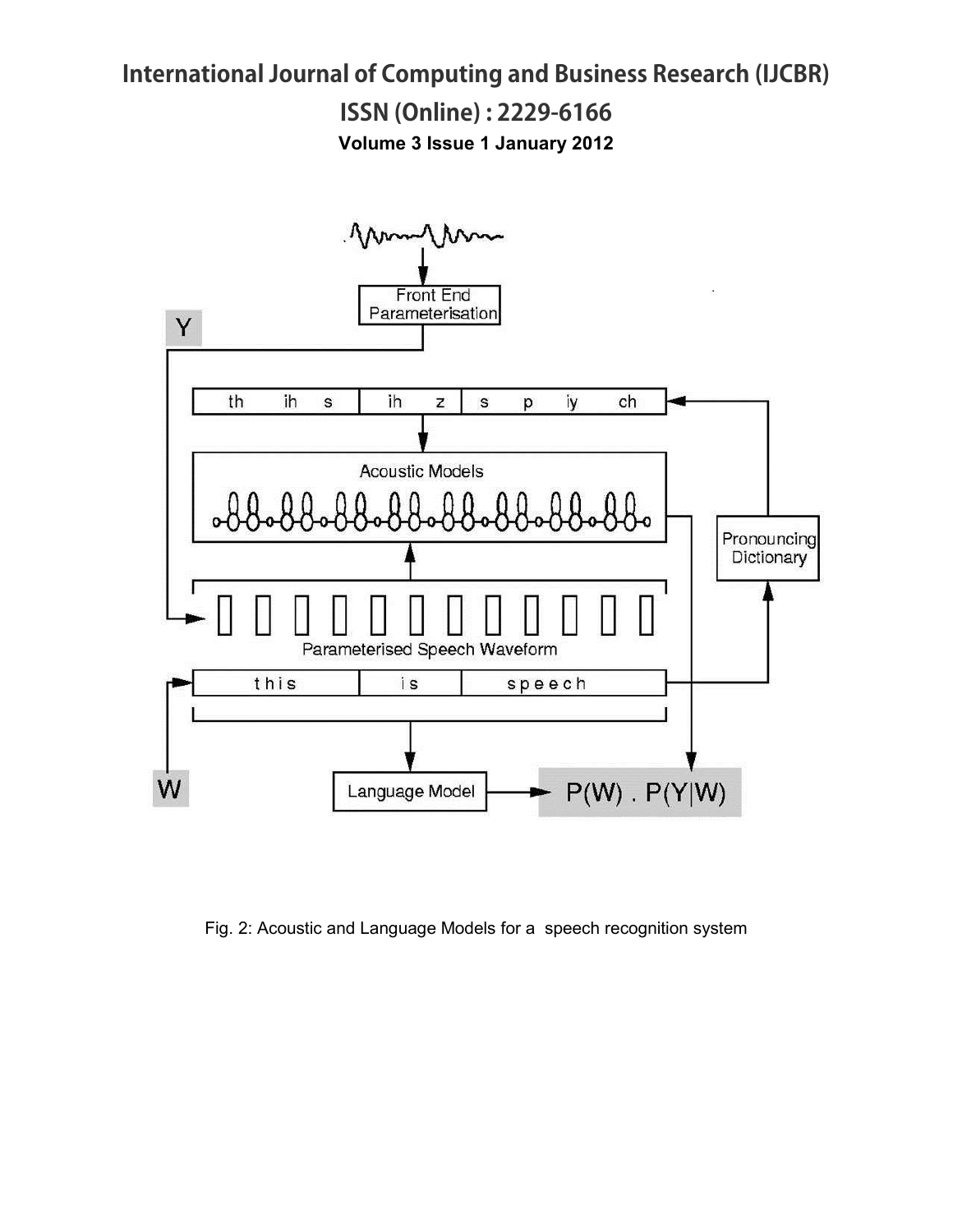### **International Journal of Computing and Business Research (IJCBR)**

**ISSN (Online) : 2229-6166**

**Volume 3 Issue 1 January 2012** 



Fig, 3. Topology of a 5 state HMM

### **3. SYSTEM DEVELOPMENT**

The system development architecture is detailed in figure 4. As illustrated in this figure, the developed AMSR (Malayalam Speech recognition) system consists of two important phases. They are Training phase and Recognition phase. The training phase can be further subdivided into four sub modules. i.e data collection and data preparation, feature extraction, acoustic modelling and language modeling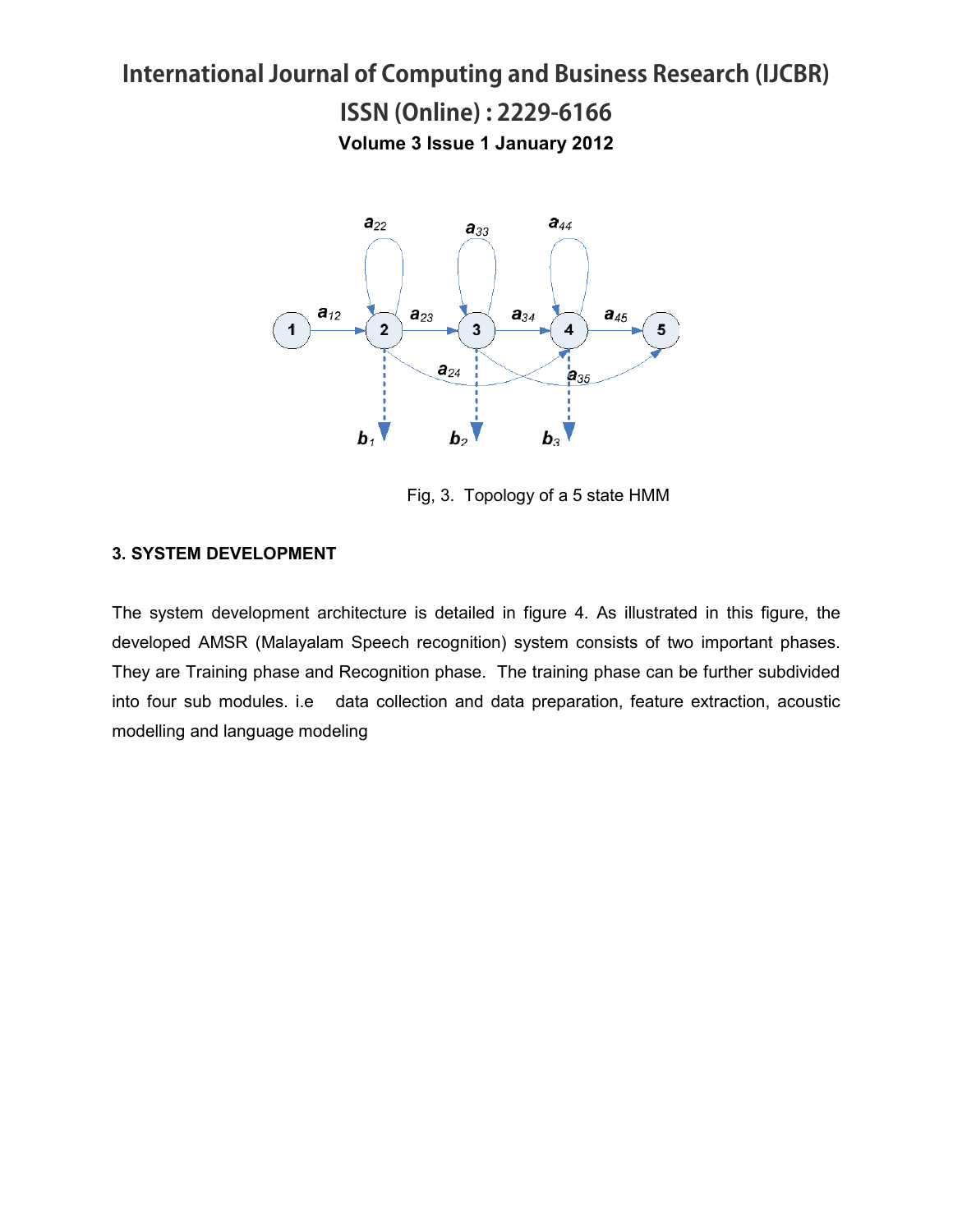

### Fig. 4: Architecture view of the AMSR system

### **3.1 Data collection**

We have collected two types of data for the MSR system i.e. text corpus and speech corpus. Corpus creation especially collection speech corpus is laborious and time consuming process. If such resources are readily available, the system development would have been easier. Unfortunately, no such error free resources are available for Malayalam language. We collected text materials from on-line Malayalam newspapers. The corpus balancing tool, CorpusCrt [22] is used to extract a set of phonetically rich sentences, from the text materials. Accordingly, 20 phonetically rich sentences are selected for training*.*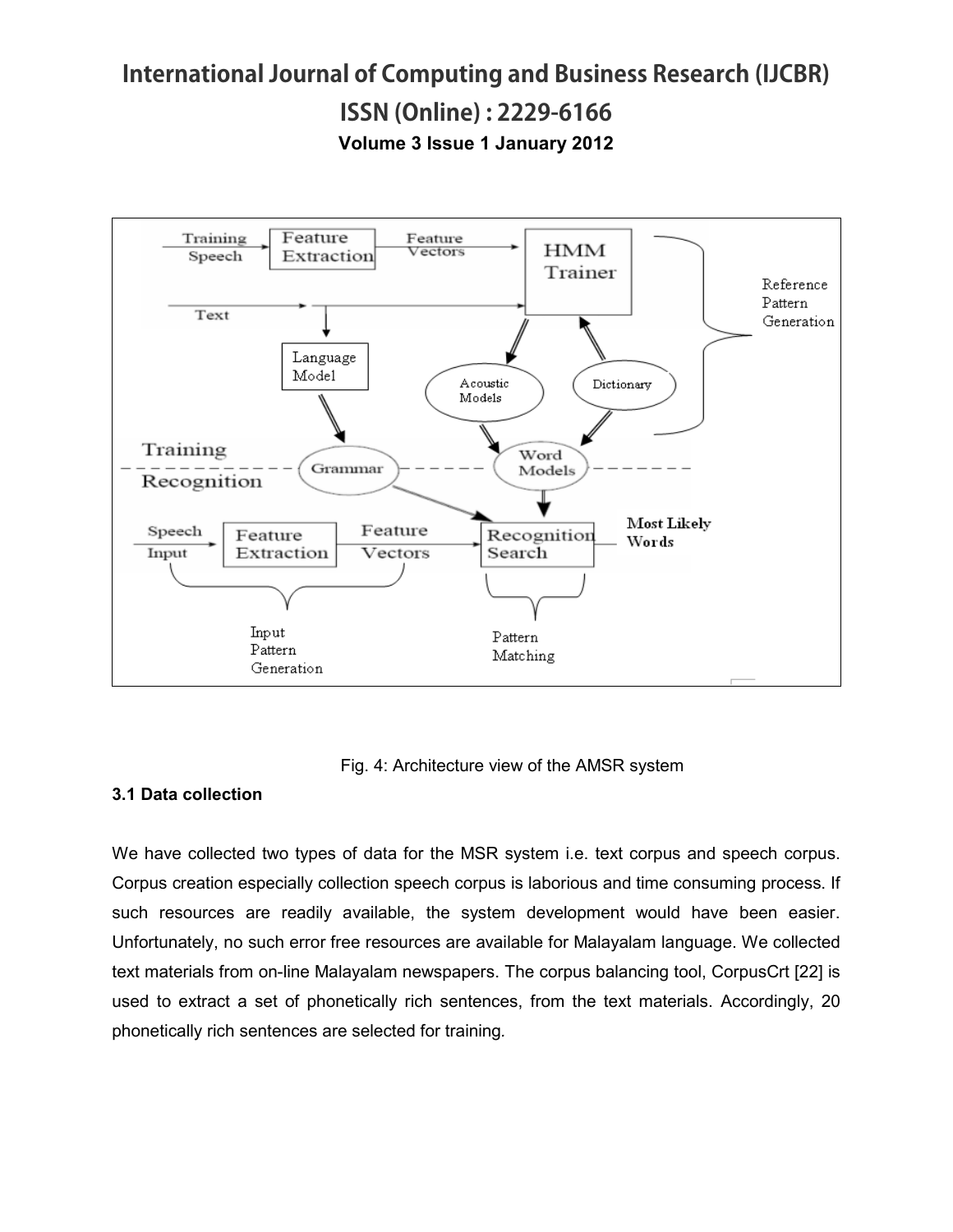Speech data for MSR system is collected from 10 male and 11 female speakers between the age group of 19-41. Recording is done in normal office environment. (The signal to noise (SNR) ratio range from 10 to 40 dB) using head set, having microphone with 70Hz to 1600Hz of frequency range and with 16 kHz sampling frequency quantized by 16 bit. The speech signal is saved in Microsoft wave format

### **3.2 Data Preparation**

Four types of files had to be prepared for the training phase. They are; phoneme list, phonetic dictionary and transcription file. A well defined and accurate phonetic dictionary contributes a lot to the accuracy of the recognizing system. Defining the phonemes of the language and creating phonetic dictionary is another trivial task. Accordingly all the phonemes of the Malayalam language is identified and defined. The Table 1 shows the phoneme list used for this work. Unique phonemes of Malayalam language like  $\mathcal{P}(zha)(approximant retroflex), \varphi (tt'), \varphi (I\_),$ **(n\_)** etc are identified and defined. Table 2 shows the IPA chart of the Malayalam alphabets.

|                  | Phonetic        |                  | Phonetic        |                  | Phonetic     |
|------------------|-----------------|------------------|-----------------|------------------|--------------|
| <b>Malayalam</b> | <b>Notation</b> | <b>Malayalam</b> | <b>Notation</b> | <b>Malayalam</b> | Notation     |
| അ                | a               | <u>آھ</u>        | clch ch         | മ്               | m            |
| ആ                | aa              | ഛ്               | clch chch       | യ്               | у            |
| ഇ                |                 | జ్ల              | vbj j           | ര്               | r            |
| ഈ                | ii              | ഝ്               | clch chch       | ല്               |              |
| ഉ                | u               | ഞ്               | nj'             | വ്               | $\mathsf{v}$ |
| ഊ                | uu              | ဌိ               | clt' t'         | ശ്               | sh           |
| പി               | e               | റ്               | clt' t'h        | ഷ്               | s'h          |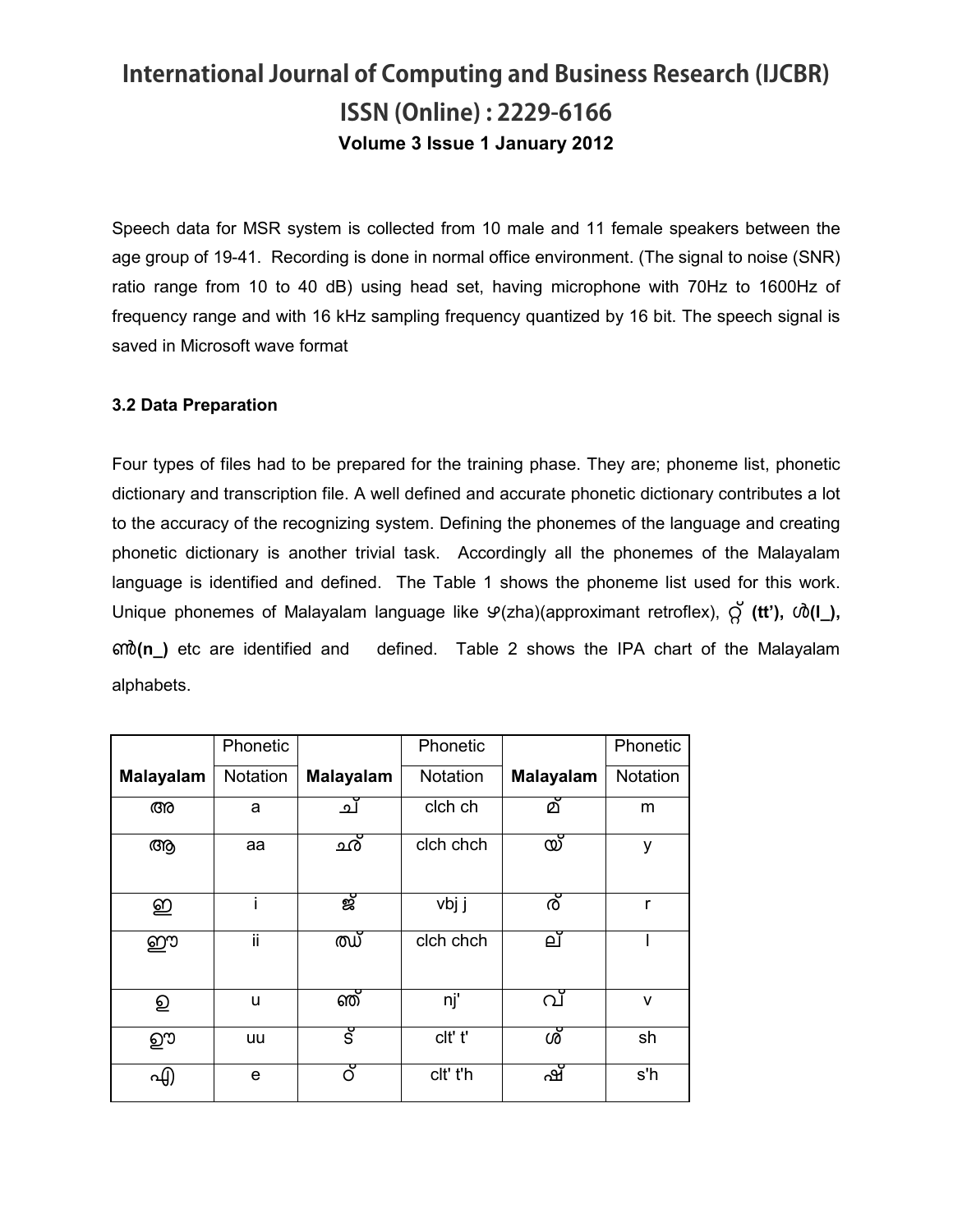### **International Journal of Computing and Business Research (IJCBR)**

# **ISSN (Online) : 2229-6166**

**Volume 3 Issue 1 January 2012** 

| ഏ                    | e'                       | ഡ്             | vbd' d'             | സ്                        | $\mathbf s$                                                                                                                                                                                                                                                                                                                                                                      |
|----------------------|--------------------------|----------------|---------------------|---------------------------|----------------------------------------------------------------------------------------------------------------------------------------------------------------------------------------------------------------------------------------------------------------------------------------------------------------------------------------------------------------------------------|
| த                    | $\overline{ai}$          | ഢ്             | clt' t'h            | സ്                        | $\overline{s}$                                                                                                                                                                                                                                                                                                                                                                   |
| ഒ                    | $\mathsf{o}$             | ണ്             | $\overline{n}$      | ഹ്                        | h                                                                                                                                                                                                                                                                                                                                                                                |
| ഓ                    | O'                       | ത്             | clt t               | ନ୍ତି                      | $\overline{\mathsf{r}}$                                                                                                                                                                                                                                                                                                                                                          |
| ഔ                    | au                       | மீ             | clt th              | $\sigma$                  | $\overline{r'}$                                                                                                                                                                                                                                                                                                                                                                  |
| ം                    | m                        | $\beta$        | vbd d               | कै                        | Z                                                                                                                                                                                                                                                                                                                                                                                |
| ះ                    | $\overline{\phantom{0}}$ | $\mathfrak{G}$ | $clt$ <sub>th</sub> | ႙ၟိ                       | $clr1$ r1                                                                                                                                                                                                                                                                                                                                                                        |
| $\ddot{\phantom{0}}$ | $\overline{u}$           | ന്             | n (Dental           | ഫ്                        | ph1                                                                                                                                                                                                                                                                                                                                                                              |
|                      |                          |                | nasal)              |                           | (fan)                                                                                                                                                                                                                                                                                                                                                                            |
| ക                    | $c$ lk k                 | ന്             | n1(alveolar         | <b>S</b>                  | ľ                                                                                                                                                                                                                                                                                                                                                                                |
|                      |                          |                | nasal               |                           |                                                                                                                                                                                                                                                                                                                                                                                  |
| வ                    | clk kh                   | പ്             | clp p               | ൺ                         | $\overline{n'}$                                                                                                                                                                                                                                                                                                                                                                  |
| $\omega$             | vbg g                    | ഫ്             | clp ph              | $\overline{\mathfrak{g}}$ | n1                                                                                                                                                                                                                                                                                                                                                                               |
| ഘ്                   | clk kh                   | ்ஸ்            | vbb b               | $\overline{\omega}$       | $\overline{r'}$                                                                                                                                                                                                                                                                                                                                                                  |
| ങ്                   | ng'                      | ഭ്             | clp ph              | ൽ                         | $\begin{array}{c} \rule{0pt}{2.5ex} \rule{0pt}{2.5ex} \rule{0pt}{2.5ex} \rule{0pt}{2.5ex} \rule{0pt}{2.5ex} \rule{0pt}{2.5ex} \rule{0pt}{2.5ex} \rule{0pt}{2.5ex} \rule{0pt}{2.5ex} \rule{0pt}{2.5ex} \rule{0pt}{2.5ex} \rule{0pt}{2.5ex} \rule{0pt}{2.5ex} \rule{0pt}{2.5ex} \rule{0pt}{2.5ex} \rule{0pt}{2.5ex} \rule{0pt}{2.5ex} \rule{0pt}{2.5ex} \rule{0pt}{2.5ex} \rule{0$ |

Table 1: Phoneme list

Theoretically, creation of phonetic dictionary is just a mapping of grapheme to phoneme. But this alone would not work especially for a language like Malayalam because many phonemes pronounced differently at different contexts. For example,  $\alpha$  (ph'a) pronounced differently in ഫലം and ഫ<sub>ാ</sub>ൻ . ന (na) (Nasal dental and Nasal alveolar) is pronounced differently even though the grapheme notation is same (eg.  $m \omega$ ang) chan'aykkuka). Hence for creating pronunciation dictionary, initially we have done mapping of all grapheme into the corresponding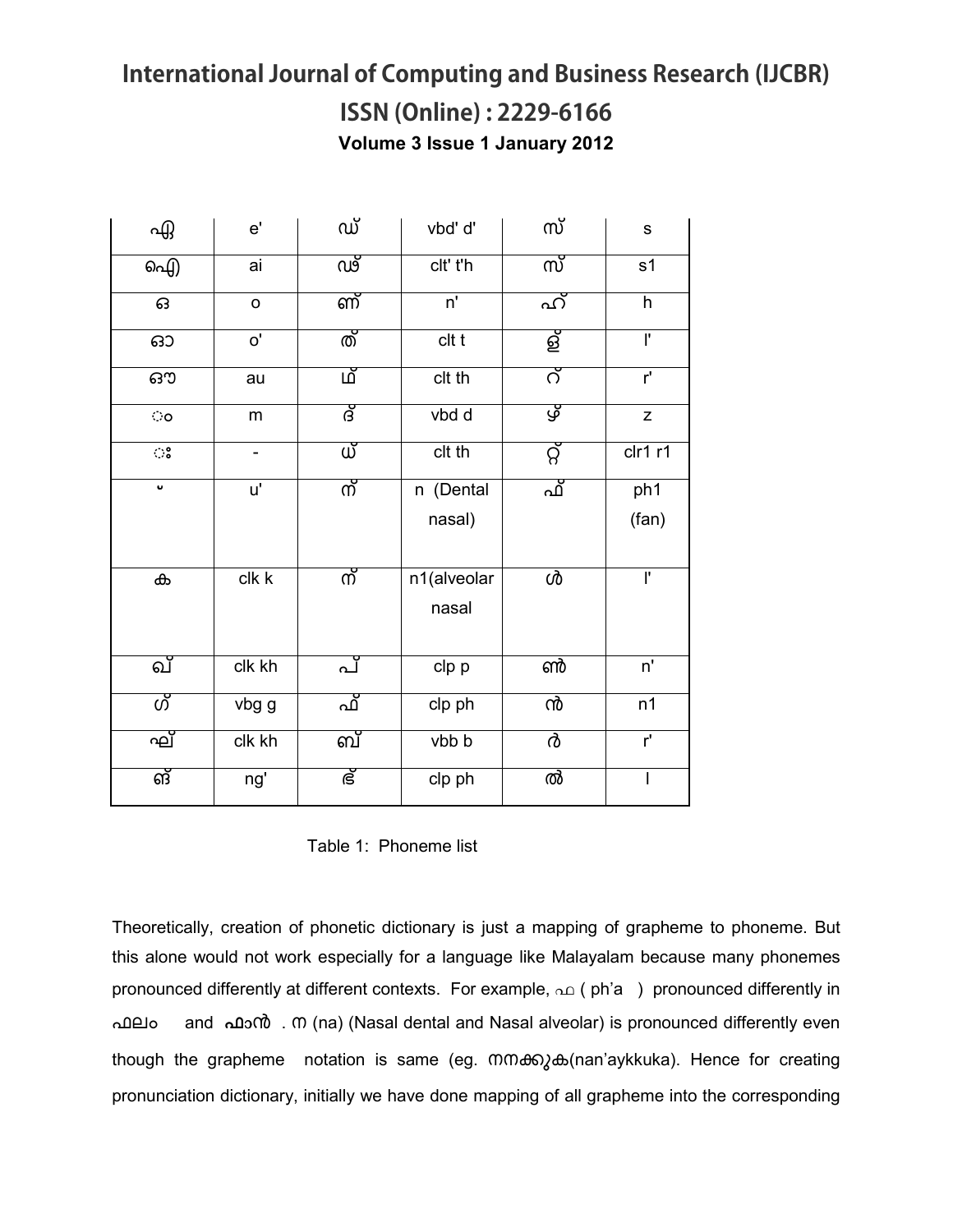phoneme units. Then some phonological rules have been applied manually and edited the dictionary. Thus, we have created a phonetic dictionary for the 102 words of the vocabulary. Multiple pronunciations are also incorporated in the dictionary.

The transcription file is a record of what is actually recorded. Errors during the transcription will mislead the training process. Hence the transcription process is done manually considering even silence, noise or a breath. Thus 420 files were manually transcribed. The total words in the corpus of work is 2300 words, while the vocabulary is for 102 words

|              |           | Labial                    |                    | Dental  |                     | <b>Alveolar</b>             | Retroflex           |            | Palatel                                                   |                                      |
|--------------|-----------|---------------------------|--------------------|---------|---------------------|-----------------------------|---------------------|------------|-----------------------------------------------------------|--------------------------------------|
|              |           |                           |                    |         |                     | /n/m                        |                     |            |                                                           |                                      |
| <b>Nasal</b> |           | /m/ <b>@</b> m            | / <u>n</u> / m n   |         | $*_{\underline{n}}$ | $/η/$ ണ ņ                   |                     | $/n/$ ഞ ñ  |                                                           |                                      |
|              |           | /p/ പ                     | /b/ ബ              |         | /d/ B               |                             |                     |            |                                                           |                                      |
|              | plain     | p                         | b                  | t       | d                   | /t/ $*$ t                   | /t/ S t             | /d/ ഡ d    | $\widehat{\mathfrak{f}\mathfrak{l}}$ عا لع $\mathfrak{c}$ | $/\widehat{d3}/$ % j                 |
|              |           | /ph/ ഫ                    | /b <sup>h</sup> /g | /tʰ/ ம  | /dh/ W              |                             |                     |            | /t͡ʃʰ/ ഛ                                                  | $\sqrt{d_3}$ <sup>h</sup> / $\omega$ |
| <b>Stop</b>  | aspirated | ph                        | bh                 | th      | dh                  |                             | /th/ Oth            | /dh/ cundh | ch                                                        | jh                                   |
|              |           | /f/ ഫ*                    |                    |         |                     |                             |                     |            |                                                           |                                      |
| Fricative    |           | f                         |                    | /s/ m s |                     |                             | /ട/ ഷ ട             |            | $ G $ $(0)$ $\leq$                                        |                                      |
|              | central   | $/$ ט $/$ $\Omega$ $\vee$ |                    |         |                     |                             | <u>   ବା</u>        |            | /j/ $\omega$ y                                            |                                      |
| Approximant  | lateral   |                           |                    |         |                     | $\frac{1}{2}$ $\frac{1}{2}$ | /ା∖ ତି i            |            |                                                           |                                      |
| Rhotic       |           |                           |                    |         |                     | /rʲ/ ര r                    | $/r/$ $\bigcap$ $r$ |            |                                                           |                                      |

### **3.3 Feature Extraction**:

Feature extraction module of this work is done as per the methodology detailed section 2.1 above. For feature extraction, speech is digitized at a sampling rate of 16 kHz. Then PLP Cepstral Features are extracted from the speech signal using a Hamming window size of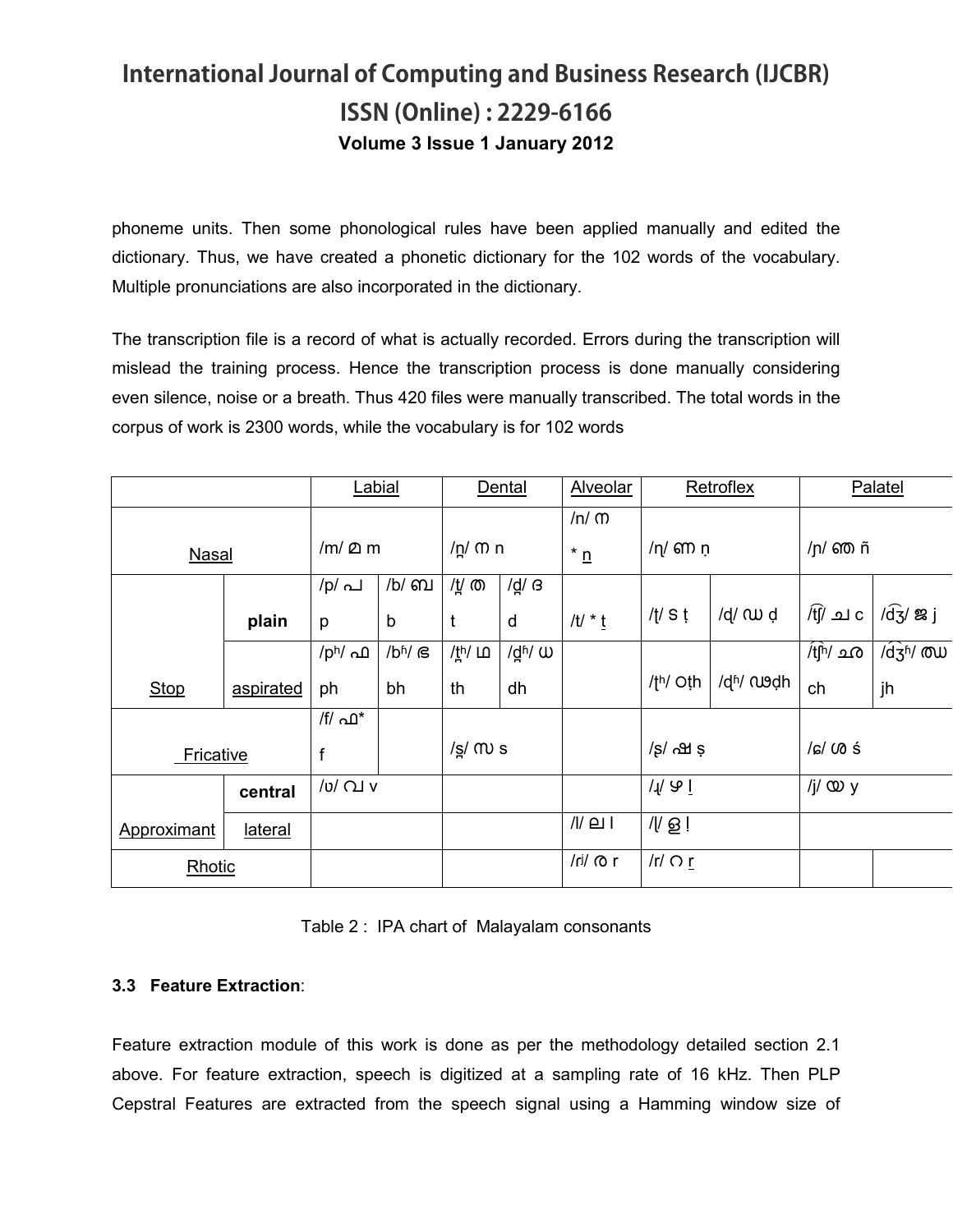25msec and a window shift of 10msec. A pre-emphasis filter  $H(z) = 1 \square \square 0.97 z \square 1$  is applied. From each frame of speech, 12 cepstral coefficients and 1 energy coefficient is obtained. The delta and acceleration coefficients are appended to the derived cepstral coefficients to obtain a 39 dimensional vector coefficient. These acoustic vectors are used for representing the voice characteristic of the speaker [15]. Therefore, each input utterance is transformed into a sequence of acoustic vectors.

### **3.4 Language modeling**

Importance of a language model in a speech recognition system is vital as acoustic model alone cannot handle the problem of word ambiguity. Word ambiguity may occur in several forms such as similar sounding sounds and word boundaries. With similar sounding sounds, words are indistinguishable to the ear, but are different in spelling and meaning. The words "paat'am' (പാടം) and " paat'ham' (പാഠം) " are such examples. In continuous speech, word boundaries are also challenging. For instance, the word " talasthaanam' (തലസ്ഥാനം) can be misconstrued as "tala sthaanam' (തലസ്ഥാനം). The use of language model resolves these issues by considering phrases and words that are more likely to be uttered.

Language Model is used to support the Recognition process. As explained earlier, in a recognition process, initially a sequence of features from the utterance is taken and it is compared with the existing acoustic model. Then it generates the possible phones in the Utterance. Lexicon/Dictionary is used for the identification of the utterance (spoken word). After the word identification it checks with the Language Model whether the corresponding word/sentence format is a valid one or not. If the word/sentence is found in the Language Model, the recognition system identifies that it is a valid word/sentence format and accordingly the recognized result will be produced. For a given a text  $W^T = W_1$ ,  $W_2$ , ..........  $W_t$ , ..............  $W_T$ , the probability is computed by Pr  $(W^T) = Pr(W_1) \prod Pr(W_t | h_t)$ , where  $h_t = w_1$ ....... $w_{t-1}$ indicates history of the word  $W_t$ . Pr ( $W_t \mid h_t$ ) is difficult to calculate as the history of  $h_t$ grows. Hence usually the history is restricted to bigram or trigram. The trigram model based on the previous two words is powerful, as most words have a strong dependence on the previous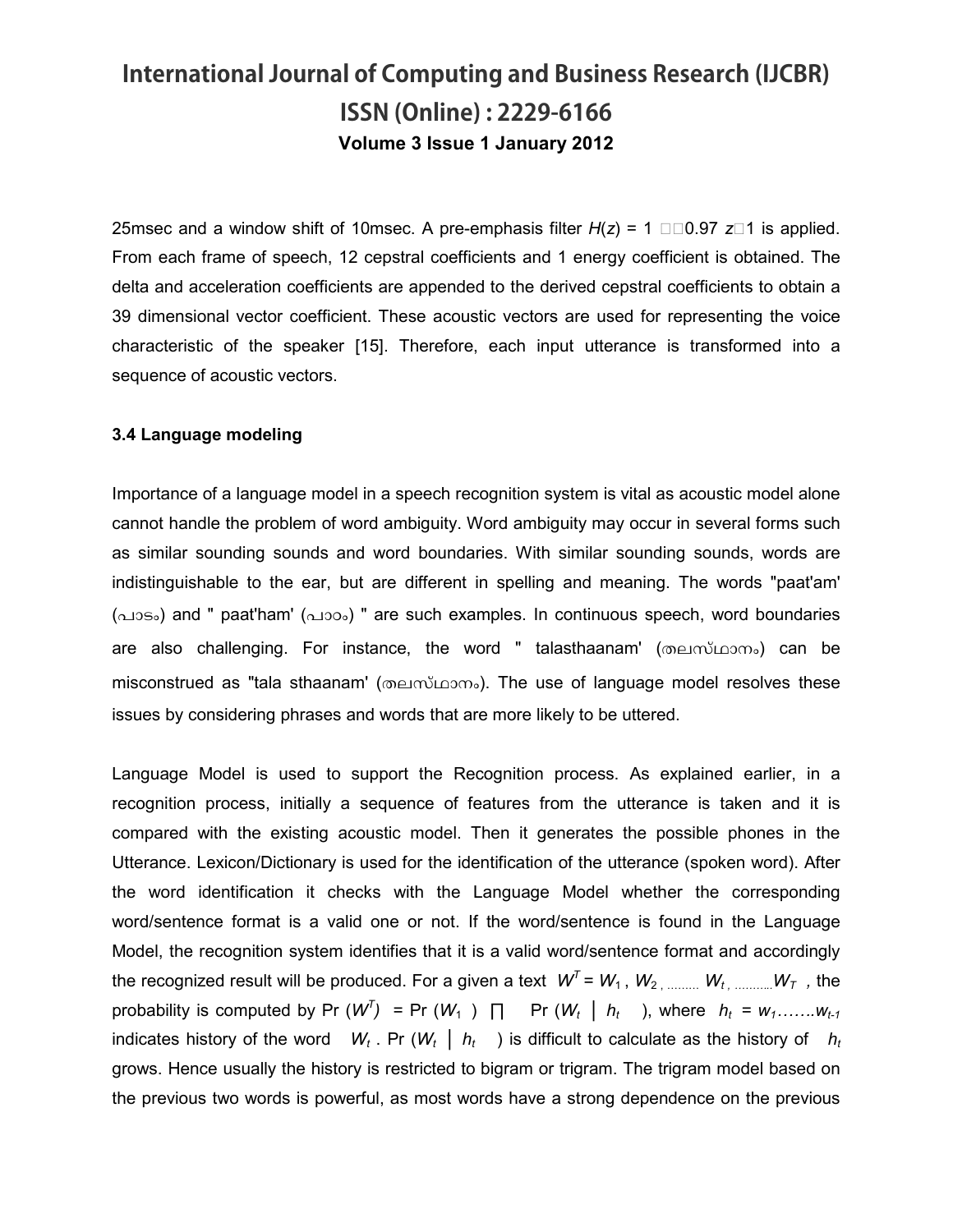two words and it can be estimated reasonably well with an attainable corpus. The trigram based language model with back-off is used for recognition in this work. The language model is created using the CMU statistical LM toolkit [9].

### **3.4 Acoustic modeling**

The acoustic modeling component of the system has four important stages. The first stage is to train the context independent model and then training context dependent models. Decision trees are built on the third stage and finally context independent tied models are created. Here, continuous Hidden Markov models is chosen to represent context dependent phones (triphones). The phone likelihood is computed. using HMM. The likelihood of the word is computed from the combined likelihood of all the phonemes. The acoustic model thus built is a 3 state continuous HMM, with states clustered using decision tree.

### **4. TRAINING AND TESTING**

For training and testing the system, the data base is divided into three equal parts- 1, 2, & 3 and the training is conducted in a round robin fashion. For each trial, 2/3rd of the data is taken for training and 1/3rd of the remaining the data is used for testing. For eg. In trial I, part 1 and part 2 of the data is given for training. Then Part 3 of the database is used for testing the trained system. In trial II, part 1 and part 3 of the data base is used for training and part II of the database is used for testing. In experiment III, part 2 and part 3 of the database is taken for training and the system is tested with part 1 of the database. The result in terms of Word Recognition Accuracy, Sentence recognition Accuracy, Number of words deleted, inserted, substituted are obtained from each experiment.

For all the performance evaluation reports detailed in the following sections, we have adopted this procedure and the result reported is the average of testing experiments of I, II and III.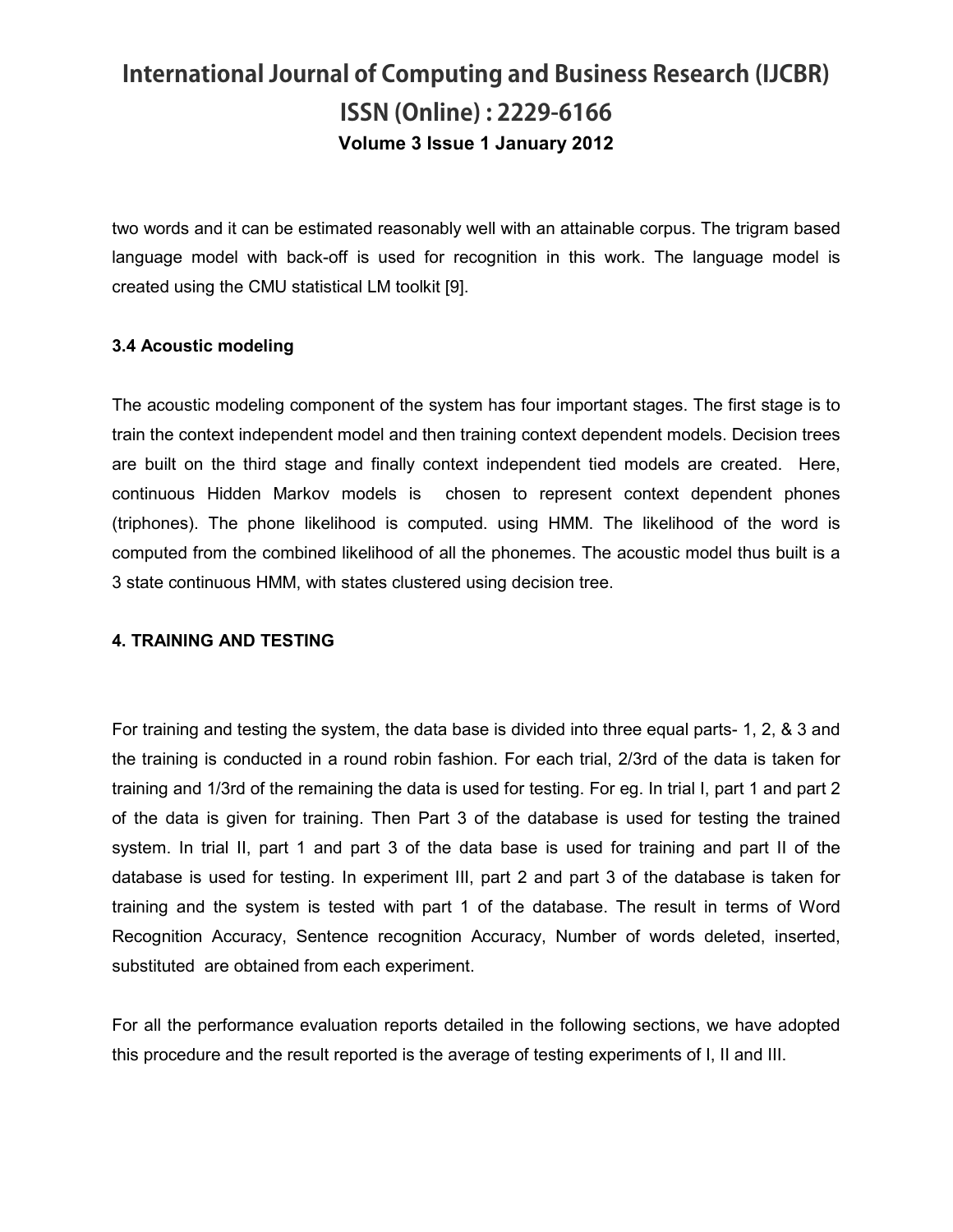### **5. PERFORMANCNE EVALUATION OF THE SYSTEM**

The performance of the speech recognition system is affected by a number of parameters. This section describes the evaluation of performance of speech recognition system with different types of parameters. Section 5.1 describes the performance evaluation metrics used for evaluation. Further in section 5.2 we introduce the baseline system and its parameter. In Section 5.3, performance is evaluated with different number of Gaussian mixture models. In section 5.4 we introduced the performance of the system with different number of tied sates and finally we compared the performance of context independent and context dependent tied models.

### **5.1 PERFORMANCE MATRICS**

Word Error Rate (WER) is the standard evaluation metric used here for speech recognition. It is computed by SCLITE [13], a scoring and evaluating tool from National Institute of Standards and Technology (NIST). Sclite is designed to compare text output from a speech recognizer such as hypothesis text to the original text (reference text) and generate a report summarizing the performance. The comparing of the reference to the hypothesis text is called the alignment process. Then result of the alignment process is obtained in terms of WER, SER, and number of word deletions, insertions and substitutions. If N is the number of words in the correct transcript; S, the number of substitutions; and D, the number of Deletions, then,

$$
WER = ((S + D + I)N) / 100
$$

( 3)

Sentence Error Rate (S.E.R) = (Number of sentences with at least one word error/ total Number of sentences) \* 100

#### **5.2 EVALUATION OF BASE LINE SYSTEM**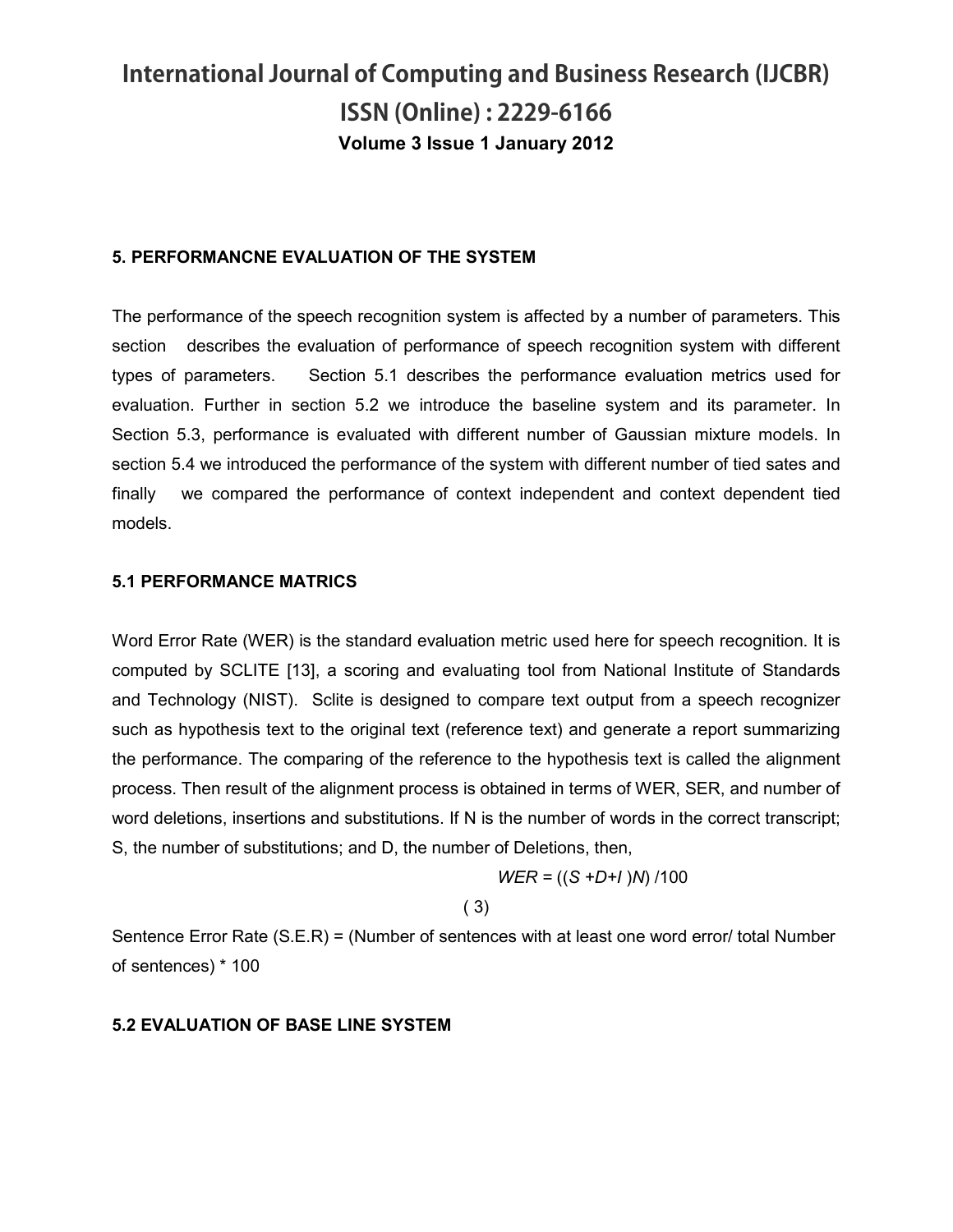Performance of the base line system with various parameters are detailed in Table 3. The base line system uses continuous context dependent tied state HMM ( 3 state per model) model. The state probability distribution uses continuous density of 16 Gaussian mixture (GM) distributions. The state distributions are tied to about 1500 senons. We have used a trigram language model and a language weight of 10 .

|                         | SENTENCE ACCURACY |
|-------------------------|-------------------|
| <b>PARAMETERS USED</b>  | %                 |
| STATES PER HMM = 3, GM= |                   |
| 16, LANGAGE MODEL =     | 70.5              |
| TRIGRAM, NUMBER OF      |                   |
| $SENONES = 1500$        |                   |

Table 3. Performance of the baseline systems and the various parameters used.

### **5.3 PERFORMANCE WITH DIFFERENT GAUSSIAN MIXTURES**

The baseline system shows only 70.5% accuracy. Hence the system is tested with changing the number of Gaussian mixtures to 2, 4,8 and 16. A 17.6 % improvement (in comparison of base line model )obtained with a Gaussian mixture of 8 as detailed in table 4.

| <b>PARAMETERS USED</b> | $GM = 2$ | $GM = 4$ | $GM = 8$ | $GM = 16$ |
|------------------------|----------|----------|----------|-----------|
| STATES PER HMM = 3,    |          |          |          |           |
| LANGUAGE MODEL =       | 77.1     | 79.8     | 82.9     | 70.5      |
| TRIGRAM, NUMBER OF     |          |          |          |           |
| $SENONES = 1500$       |          |          |          |           |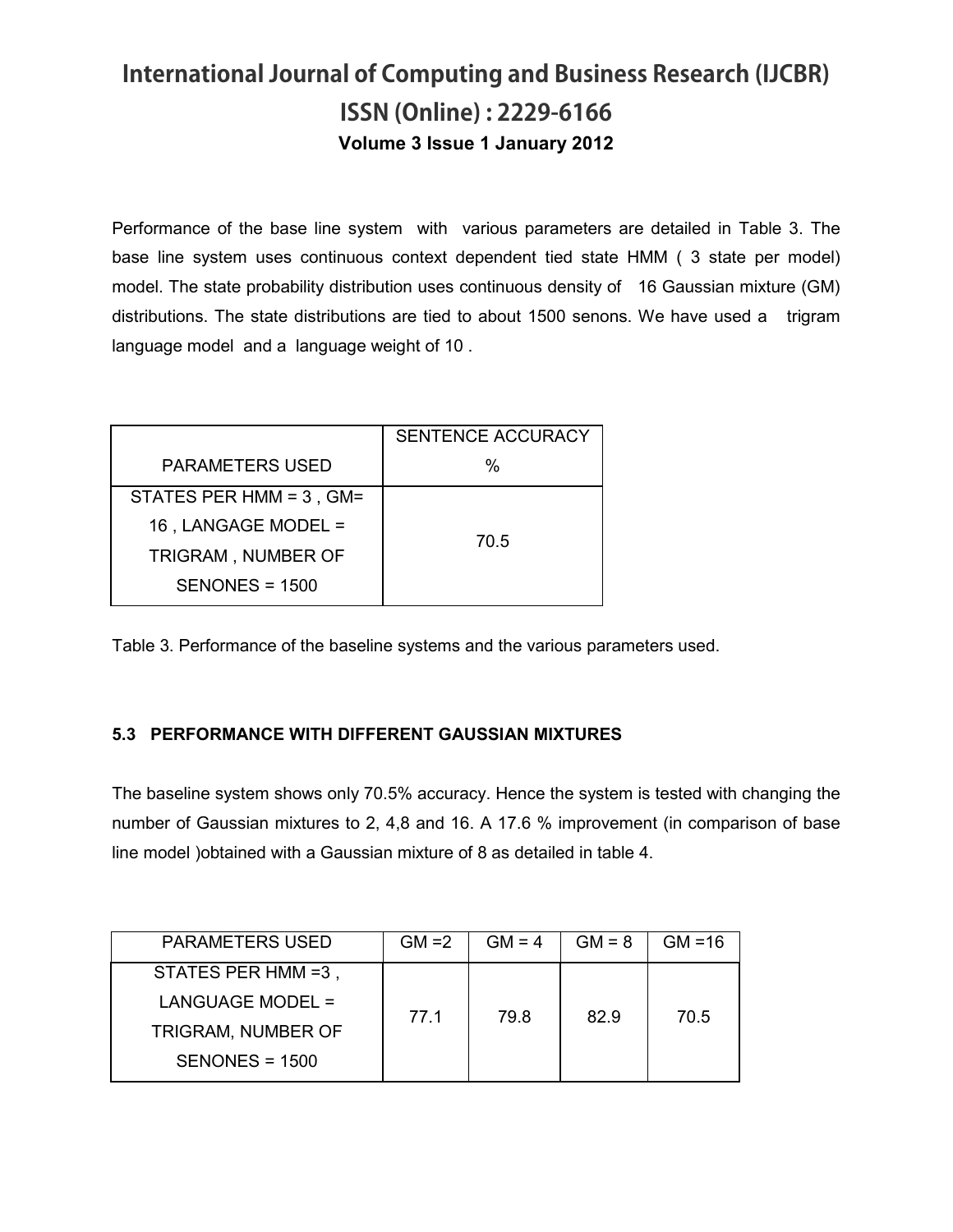Table 4. Sentence Recognition Accuracy (%) with different number of Gaussian Mixture models

### **5.4 EFFECT OF TIED STATES ( SENONS )**

Accuracy of the system is also tested by varying the number of senons and number of Gaussian mixtures. The obtained results are detailed in table 5. The best performance is obtained for the combination of 8 Gaussian and 1500 senon . Another observation is that increasing the number of senons beyond 3000 does not have any effect on the performance.

|              | $GMM =$ | $GMM =$ | $GMM =$ | $GMM =$ |  |
|--------------|---------|---------|---------|---------|--|
| No of senons | 2       | 4       | 8       | 16      |  |
| 1200         | 76.9    | 79.5    | 82.6    | 79.5    |  |
| 1500         | 77.1    | 79.8    | 82.9    | 70.5    |  |
| 2000         | 77.9    | 81      | 82.1    | 57.9    |  |
| 3000         | 78.3    | 80.7    | 80.5    | 33.1    |  |
| 4000         | 78.3    | 80.7    | 80.5    | 33.1    |  |

Table 5. Recognition Accuracy ( number of senon vs. number of Gaussian Mixtures)

### **5.5 COMPARISON OF DIFFERENT TYPES OF MODELS**

We have evaluated the performance of the two important types of HMM models namely, Context independent models (CI models) and context Dependent tied models (CD tied models). For that we have created 71 independent phonemes and 2376 context dependent phonemes. Then similar phonemes are tied, and the number of phoneme is reduced to 966. Other parameters used are : 3 states per HMM ; a Gaussian mixture of 8 ; 1500 senons . Figure 5 compares the performance in terms sentence recognition accuracy. CD tied models outperform CD models by about 50%.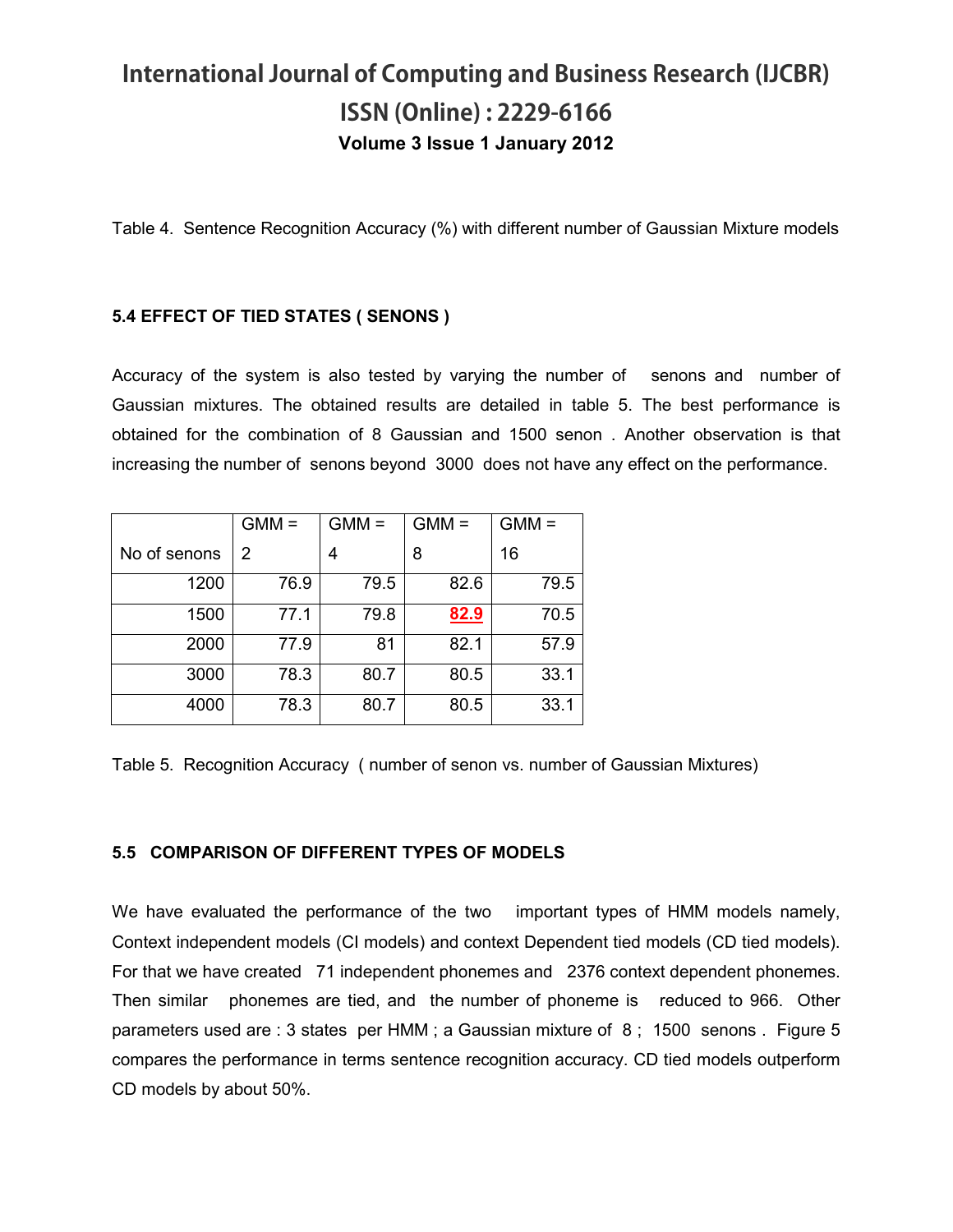# **International Journal of Computing and Business Research (IJCBR) ISSN (Online) : 2229-6166**

**Volume 3 Issue 1 January 2012** 



Fig, 5. Comparison of CI, and CD tied models

### **6. CONCLUSION**

This paper presents the methodology of continuous speech recognition system for Malayalam language implemented using PLP Cepstral coefficients and HMM. The system is evaluated with different parameters. From the accuracy of the results it is clear that the system performed with maximum accuracy for CD-TIED models with a 3 state HMM and for a GMM of 8. It is evident from the results of the experiments that that PLP and HMM are ideal candidates for Malayalam continuous speech recognition. The system achieved 89% word recognition accuracy and 83% sentence recognition accuracy. The system can be further enhanced with vocabulary size and could be developed as a complete recognition system. To achieve the same, our future plan is to develop a tool for automated pronunciation dictionary. Other than this we propose to improve the model accuracy by utilizing more information of the linguistic knowledge such as tone, prosody, and to implement more efficient approach into the acoustic modeling process.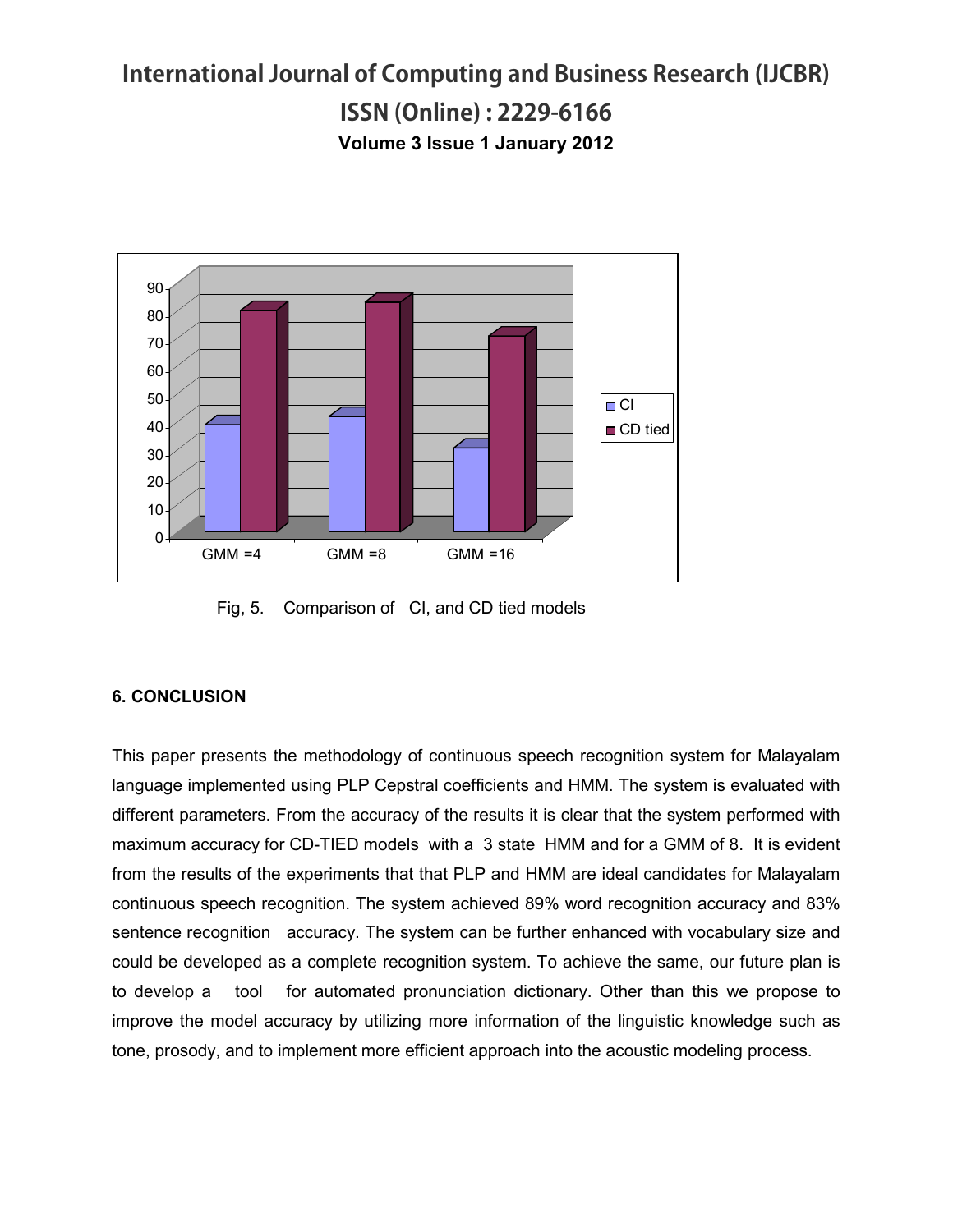### **References**

- [1] A. Ganapathiraju, J. Hamaker and J.Picone, ' Support Vector machines for speech Recogntion," Proceedings of the International Conferences on SpokenLanguage processing, pp pp.292-296,Sdney,Australia, November, 1999
- [2] B. Gold, N. Morgan, Speech and audio signal processing, John Wiley and Sons, N.Y., 2002.
- [3] Behrman, L. Nash, J. Steck, V. Chandrashekar, and S. Skinner, "Simulations of Quantum Neural Networks", Information Sciences, 128(3-4): pp. 257-269, October 2000
- [4] B. Gold, N. Morgan, Speech and audio signal processing, John Wiley and Sons, N.Y., 2002
- [5] Cini Kurian, Kannan Balakrishnan , (2009), "Speech Recognition of Malayalam Numbers", IEEE Transaction on Nature and Biologically Inspired computing NaBIC-2009), pp 1475-1479
- [6] Cini Kurian, F. Shah, A.;Balakrishnan, K. (2010), " Isolated Malayalam digit recognition using Support Vector Machines, IEEE Transaction on Communication Control and Computing Technologies (ICCCCT-2010), pp 692 -695
- [7] Cini Kurian;Kannan Balakrishnan, K ; "Natural Language Processing in India Prospects and Challanges" Proceedings of the International Conference on "Recent Trends in Computational Science 2008"(ICRTCS-2008), Kochin, India.June 11-June 13
- [8] Cini Kurian , Kannan Balakrishnan K, "Automated Transcription System for MalayalamLanguage " International Journal of Computer Applications(*IJCA*), ISSN-0975-8887, volume 19- No.5, April 2011
- [9] Clarkson, P., & Rosenfeld, R. (1997). Statistical language modeling using the CMU-Cambridge toolkit. In Proceedings of the  $5<sup>th</sup>$  European conference on speech communication and technology, Rhodes, Greece, Sept. 1997.
- [10] C. J. C. Burges, "A tutorial on support vector machines for pattern recognition," Knowledge Discovery Data Mining, vol. 2, no. 2, pp. 121–167, 1998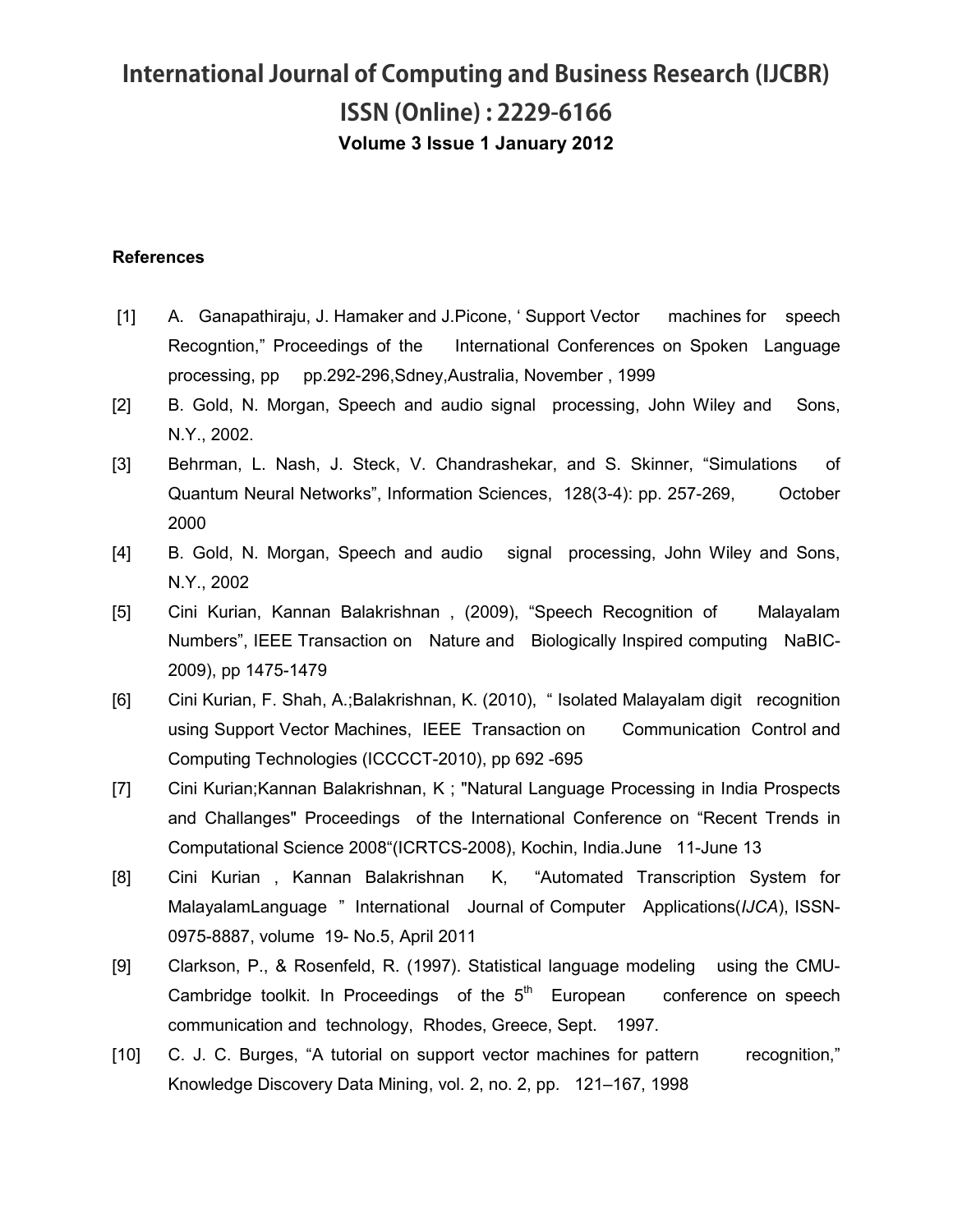- [11] Davis S and Mermelstein P, "Comparison of parametric representations for Monosyllabic word Recognition in continuously spoken sentences", IEEE Trans On ASSP,vol. 28, pp.357 – 366
- [12] Dimov, D., and Azamanov, I.(2005). "Experimental specifics of using HMM in isolated word Speech recognition" .International Conference on Computer system and Technologies -CompSysTech "2005"
- [13] Fiscus, J. (1998) Sclite Scoring Package Version 1.5, US National Institute of Standards and Technology (NIST), URL - http://www.itl.nist.gov/iaui/894.01/tools/.
- [14] F.Felinek, "Statistical Methods for Speech recognition" MIT Press, cambridge Massachusetts, USA, 1997
- [15] Huang, X., Alex, A., and Hon, H. W. (2001). "Spoken Language Processing; A Guide to Theory, Algorithm and System Development", Prentice Hall, Upper Saddle River, New Jersey
- [16] Jurasky, D, and Martin, J.H (2007). Speech and Language Processing : An introduction to natural language Processing, Computational linguistics, and speech recognition, 2<sup>nd</sup> edition
- [17] Jyoti, Singhai Rakesh,"Automatic Speaker Recognition: An Approach using DWT Based Feature Extraction and Vector Quantization", IETE Technical Review**,** 24, No. 5, Sept-Oct 2007, pp 395-402.
- [18] Krishnan, V.R.V. Jayakumar A, Anto P B (2008) , "Speech Recognition of isolated Malayalam Words Using Wavlet features and Artificial Neural Network". DELTA2008. 4th IEEE International Symposium on Electronic Design, Test and Applications, 2008.Volume, Issue, 23-25 Jan. 2008 Page(s):240 – 243
- [19] Lawrence Rabiner, Biing-Hwang Juang, "Fundamentals of Speech Recognition", Pearson Education 2008,
- [20] M Kumar., et al "A Large Vocabulary Continuous Speech recognition system for Hindi", IBM Research and Development Journal, September 2004
- [21] Saumudravijaya K, "Hindi Speech Recognition" (2001), J. Acoustic Society India, 29(1), pp 385-95
- [22] Sesma Bailador , Alberto "CorpusCrt" Politechnic University of Catalonia. 1998.